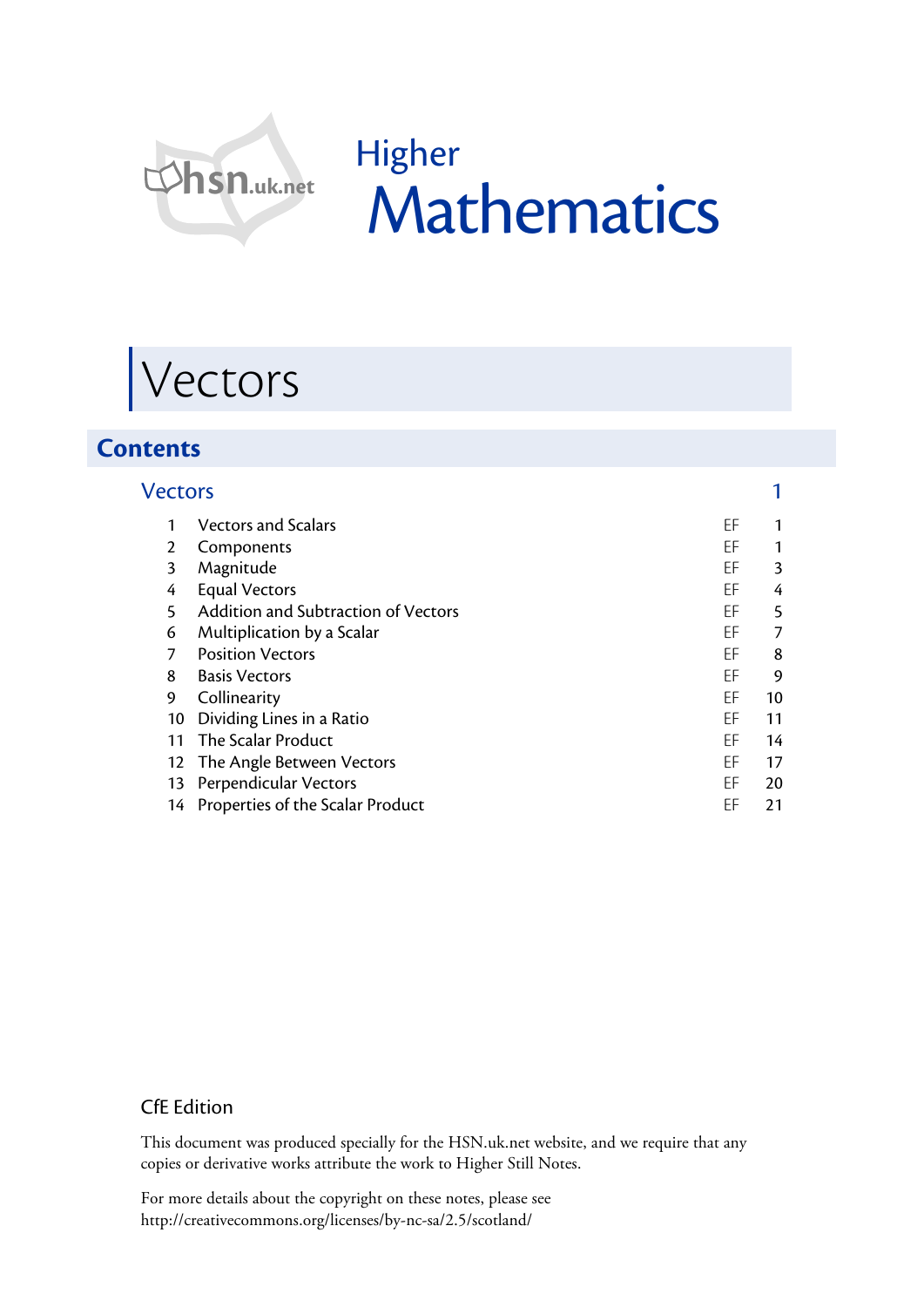# Vectors

## **1 <b>Vectors and Scalars EF**

A scalar is a quantity with magnitude (size) only – for example, an amount of money or a length of time.

Sometimes size alone is not enough to describe a quantity – for example, directions to the nearest shop. For this we need to know a magnitude (i.e. how far), *and* a direction.

Quantities with magnitude and direction are called vectors.

A vector is named either by using the letters at the end of a directed line segment (e.g.  $\overrightarrow{AB}$  represents a vector starting at point A and ending at point B) or by using a bold letter (e.g. *u*). You will see bold letters used in printed text, but in handwriting you should just underline the letter.



Throughout these notes, we will show vectors in bold as well us underlining them (e.g.  $\underline{\mathbf{u}}$ ).

## **2 Components** EF

A vector may be represented by its components, which we write in a column. For example,

> 2  $\begin{pmatrix} 2 \\ 3 \end{pmatrix}$  is a vector in two dimensions.

In this case, the first component is 2 and this tells us to move 2 units in the *x*-direction. The second component tells us to move 3 units in the *y*-direction. So if the vector starts at the origin, it will look like:

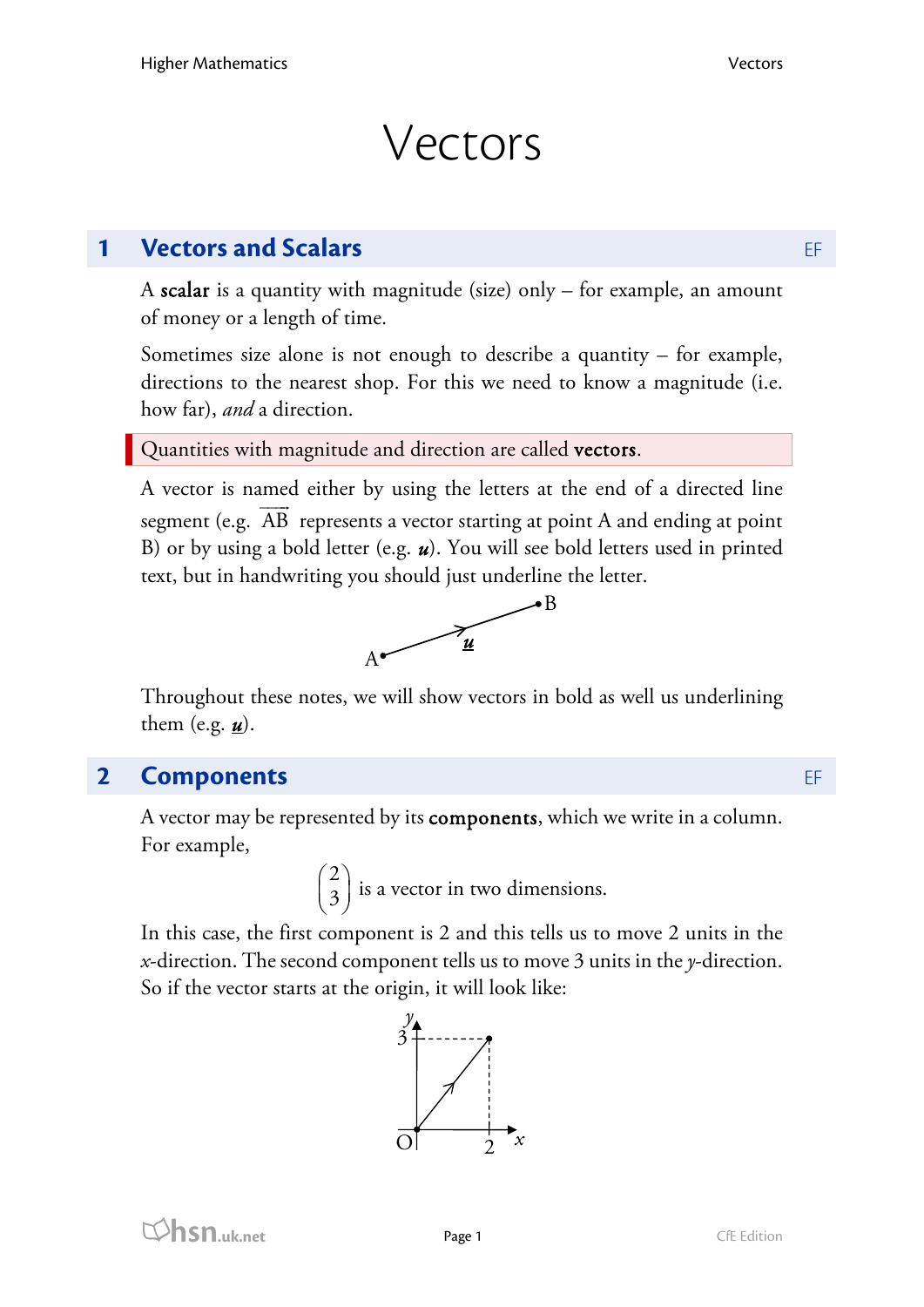Note that we write the components in a column to avoid confusing them with coordinates. The following diagram also shows the vector  $\begin{pmatrix} 2 \\ 3 \end{pmatrix}$  $\begin{bmatrix} 2 \\ 3 \end{bmatrix}$ , but in this case it does not start at the origin.



### Vectors in Three Dimensions

In a vector with three components, the first two tell us ho many units to move in the *x*- and *y*-directions, as before. The third component specifies how far to move in the *z*-direction.

When looking at a pair of  $(x, y)$  -axes, the *z*-axis points out of the page from the origin.

A set of 3D axes can be drawn on a page as shown to the right.



For example,

$$
\begin{pmatrix} 4 \\ -3 \\ 1 \end{pmatrix}
$$

is a vector in three dimensions. This vector is shown in the diagram, starting from the origin.

#### Zero Vectors

Any vector with all components zero is called a zero vector and can be written

as 
$$
\underline{\mathbf{0}}
$$
, e.g.  $\begin{pmatrix} 0 \\ 0 \\ 0 \end{pmatrix} = \underline{\mathbf{0}}$ .

**hsn.uk.net** Page 2 CfE Edition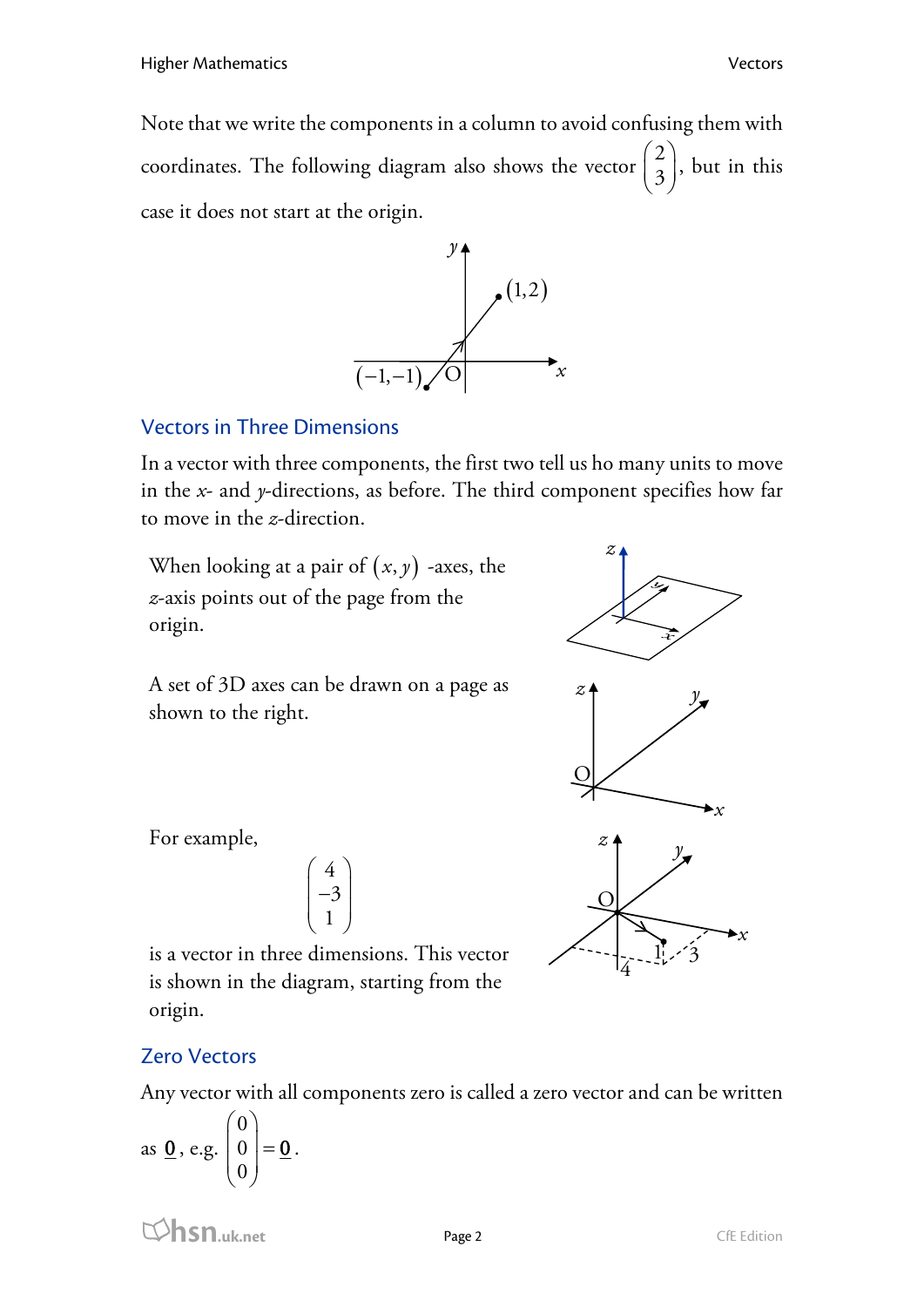# **3 Magnitude** EF

The **magnitude** (or length) of a vector  $\underline{\mathbf{u}}$  is written as  $|\underline{\mathbf{u}}|$ . It can be calculated as follows.

If 
$$
\mathbf{u} = \begin{pmatrix} a \\ b \end{pmatrix}
$$
 then  $|\mathbf{u}| = \sqrt{a^2 + b^2}$   
\nIf  $\mathbf{u} = \begin{pmatrix} a \\ b \\ c \end{pmatrix}$  then  $|\mathbf{u}| = \sqrt{a^2 + b^2 + c^2}$ 

**EXAMPLES** 

1. Given 
$$
\underline{\mathbf{u}} = \begin{pmatrix} 5 \\ -12 \end{pmatrix}
$$
, find  $|\underline{\mathbf{u}}|$ .  

$$
|\underline{\mathbf{u}}| = \sqrt{(5)^2 + (-12)^2}
$$

$$
\frac{2}{2} = \sqrt{169}
$$

 $=13$  units.

2. Find the length of 
$$
\underline{\mathbf{a}} = \begin{pmatrix} -\sqrt{5} \\ 6 \\ 3 \end{pmatrix}
$$
.

$$
|\mathbf{a}| = \sqrt{\left(-\sqrt{5}\right)^2 + 6^2 + 3^2}
$$

$$
= \sqrt{50}
$$

$$
= 5\sqrt{2} \text{ units.}
$$

## Unit Vectors

Any vector with a magnitude of one is called a **unit vector**. For example:

if 
$$
\underline{\mathbf{u}} = \begin{pmatrix} \frac{1}{2} \\ 0 \\ \frac{\sqrt{3}}{2} \end{pmatrix}
$$
 then  $|\underline{\mathbf{u}}| = \sqrt{\left(\frac{1}{2}\right)^2 + 0^2 + \left(\frac{\sqrt{3}}{2}\right)^2}$   
=  $\sqrt{\frac{4}{4}}$   
= 1 unit.

So  $\underline{\mathbf{u}}$  is a unit vector.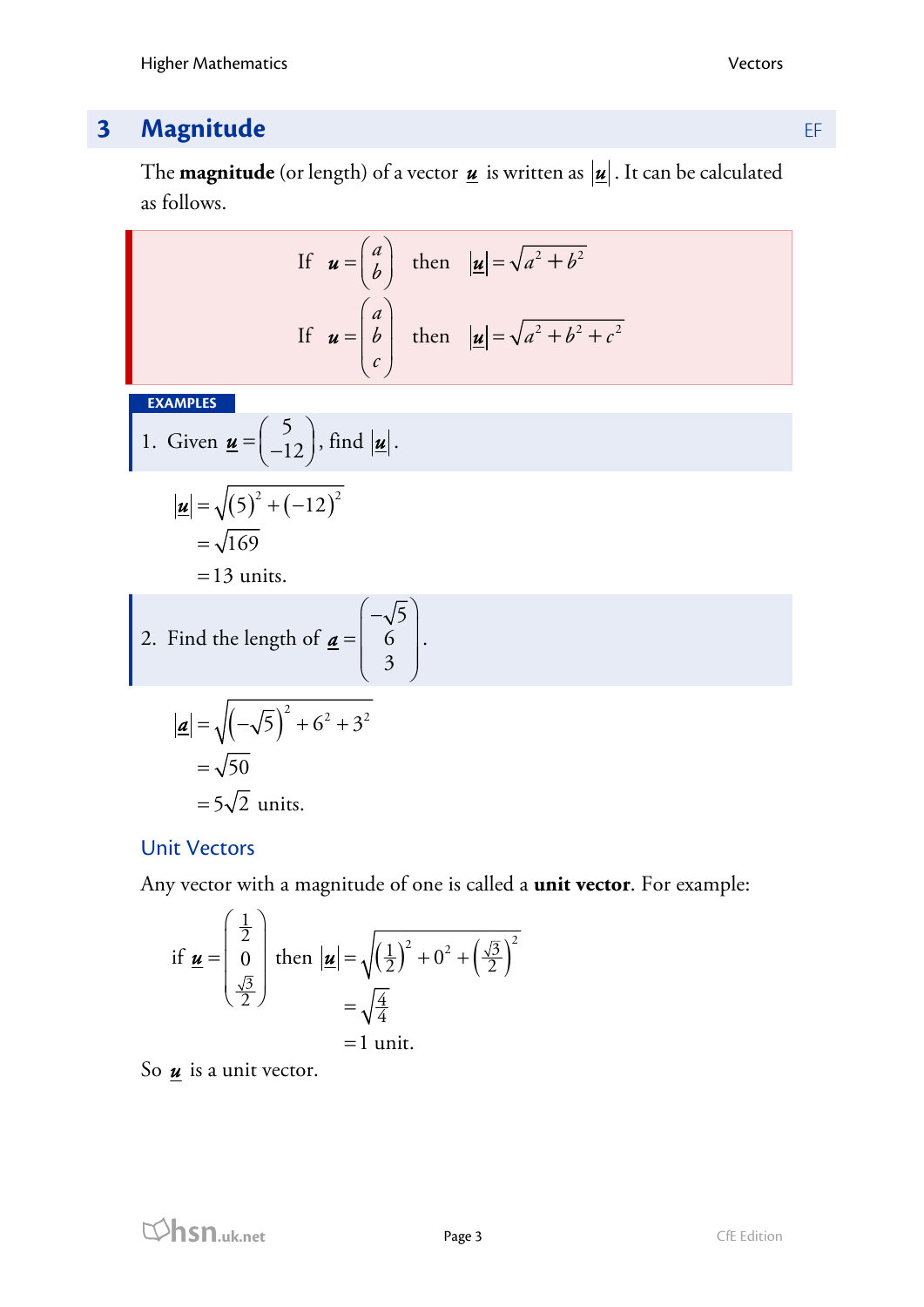## Distance in Three Dimensions

The distance between the points A and B is  $d_{AB} = |AB|$  $\overline{\phantom{a}}$ units.

For example, given 
$$
\overrightarrow{AB} = \begin{pmatrix} -1 \\ 2 \\ 5 \end{pmatrix}
$$
, we find  $d_{AB} = \sqrt{(-1)^2 + 2^2 + 5^2} = \sqrt{30}$ .

In fact, there is a three-dimensional version of the distance formula.

The distance *d* between the points 
$$
(x_1, y_1, z_1)
$$
 and  $(x_1, y_1, z_1)$  is  

$$
d = \sqrt{(x_2 - x_1)^2 + (y_2 - y_1)^2 + (z_2 - z_1)^2}
$$
 units.

**EXAMPLE** 

Find the distance between the points  $(-1,4,1)$  and  $(0,5, -7)$ .

The distance is 
$$
\sqrt{(x_2 - x_1)^2 + (y_2 - y_1)^2 + (z_2 - z_1)^2}
$$
  
\n
$$
= \sqrt{(0 - (-1))^2 + (5 - 4)^2 + (-7 - 1)^2}
$$
\n
$$
= \sqrt{1^2 + 1^2 + (-8)^2}
$$
\n
$$
= \sqrt{1 + 1 + 64}
$$
\n
$$
= \sqrt{66} \text{ units.}
$$

# **4 Equal Vectors EF**

Vectors with the same magnitude and direction are equal.

For example, all the vectors shown to the right are equal.

If vectors are equal to each other, then all of their components are equal, i.e.

$$
\frac{1}{\sqrt{2}}\int\frac{1}{t}dt
$$

╱

if 
$$
\begin{pmatrix} a \\ b \\ c \end{pmatrix} = \begin{pmatrix} d \\ e \\ f \end{pmatrix}
$$
 then  $a = d$ ,  $b = e$  and  $c = f$ .

Conversely, two vectors are only equal if all of their components are equal.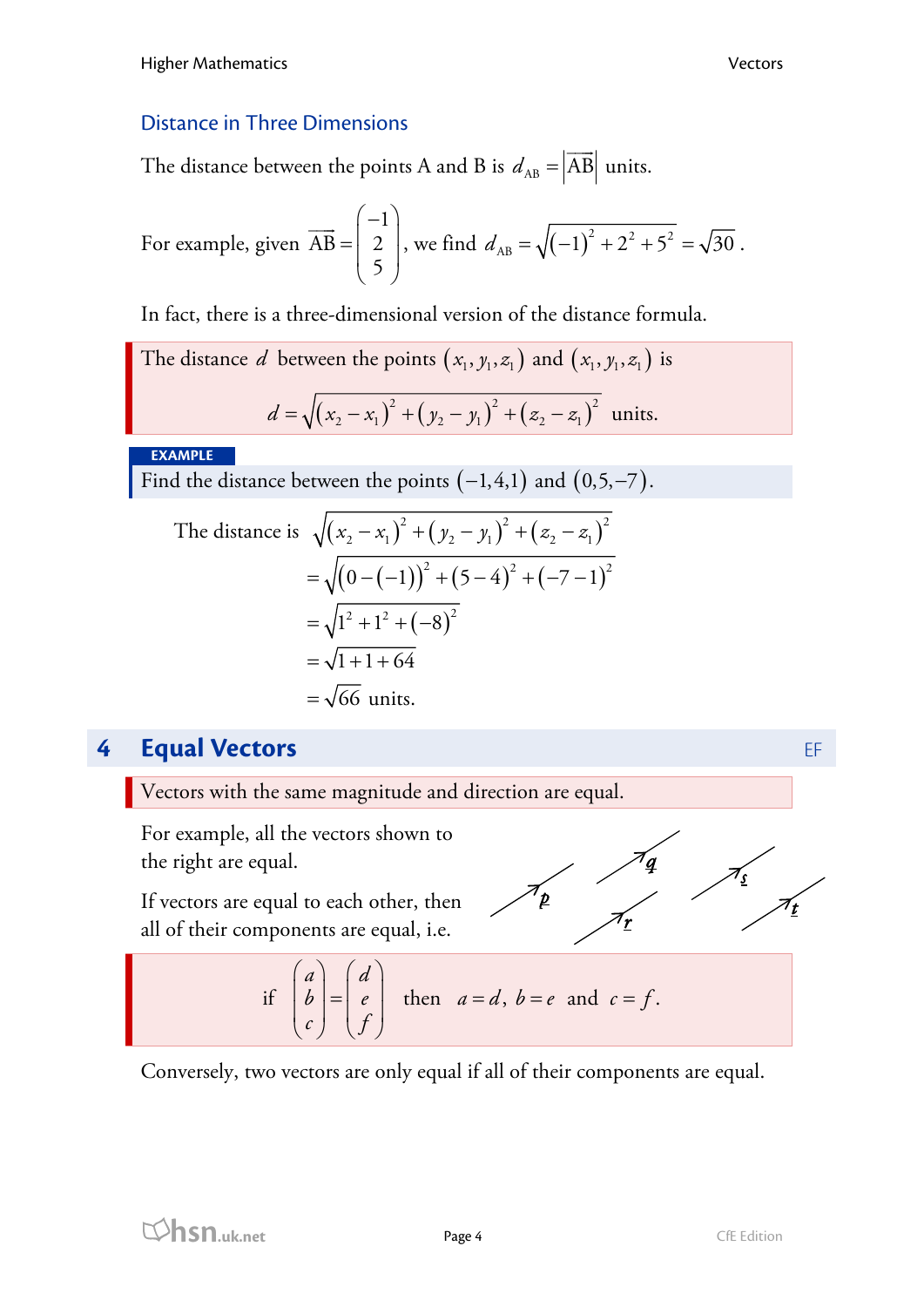# **5 Addition and Subtraction of Vectors EF**

Consider the following vectors:



### Addition

We can construct  $a + b$  as follows:



Similarly, we can construct  $\underline{a} + \underline{b} + \underline{c}$  as follows:



To add vectors, we position them nose-to-tail. Then the sum of the vectors is the vector between the first tail and the last nose.

#### **Subtraction**

Now consider  $\underline{a} - \underline{b}$ . This can be written as  $\underline{a} + (-\underline{b})$ , so if we first find  $-\underline{b}$ , we can use vector addition to obtain  $\underline{a} - \underline{b}$ .



Therefore we can construct  $\underline{\mathbf{a}} - \underline{\mathbf{b}}$  as follows:

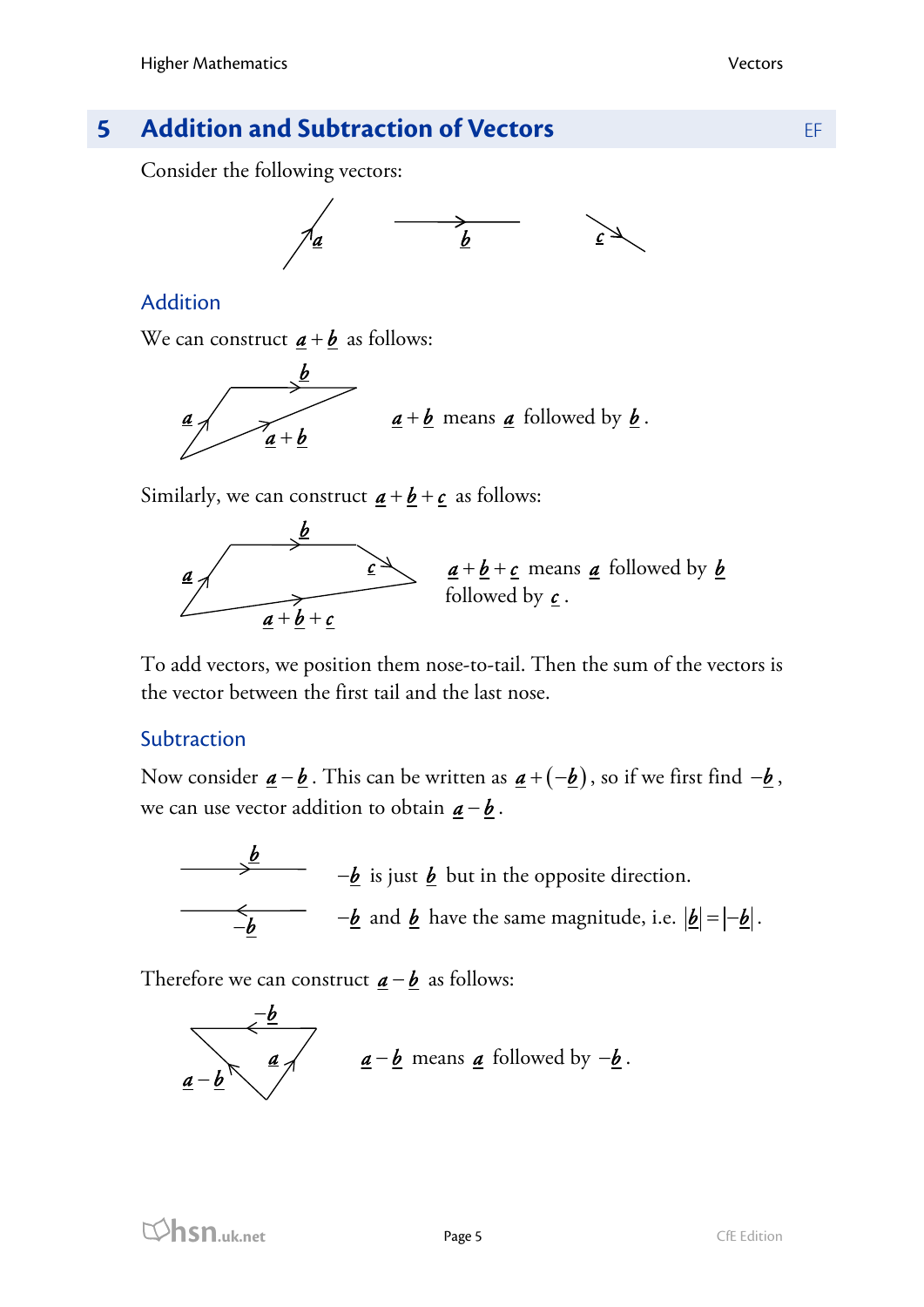## Using Components

If we have the components of vectors, then things become much simpler.

The following rules can be used for addition and subtraction.

$$
\begin{pmatrix}\na \\
b \\
c\n\end{pmatrix} + \begin{pmatrix}\nd \\
e \\
f\n\end{pmatrix} = \begin{pmatrix}\na+d \\
b+e \\
c+f\n\end{pmatrix}
$$
\n
$$
\begin{pmatrix}\na \\
b \\
c\n\end{pmatrix} - \begin{pmatrix}\nd \\
e \\
e\n\end{pmatrix} = \begin{pmatrix}\na-d \\
b-e \\
b-e \\
c-f\n\end{pmatrix}
$$
\nadd the components  
\n**EXAMPLES**  
\n1. Given  $\underline{u} = \begin{pmatrix} 1 \\ 5 \\ 2 \end{pmatrix}$  and  $\underline{v} = \begin{pmatrix} -1 \\ 2 \\ 0 \end{pmatrix}$ , calculate  $\underline{u} + \underline{v}$  and  $\underline{u} - \underline{v}$ .  
\n
$$
\underline{u} + \underline{v} = \begin{pmatrix} 1 \\ 5 \\ 2 \end{pmatrix} + \begin{pmatrix} -1 \\ 2 \\ 0 \end{pmatrix}
$$
\n
$$
= \begin{pmatrix} 0 \\ 7 \\ 2 \end{pmatrix}
$$
\n
$$
= \begin{pmatrix} 0 \\ 7 \\ 2 \end{pmatrix}
$$
\n2. Given  $\underline{p} = \begin{pmatrix} 4 \\ 3 \\ 3 \end{pmatrix}$  and  $\underline{q} = \begin{pmatrix} -1 \\ 3 \\ -\frac{6}{5} \end{pmatrix}$ , calculate  $\underline{p} - \underline{q}$  and  $\underline{q} + \underline{p}$ .  
\n
$$
\underline{p} - \underline{q} = \begin{pmatrix} 4 \\ 3 \\ 3 \end{pmatrix} - \begin{pmatrix} -1 \\ 3 \\ -\frac{6}{5} \end{pmatrix}
$$
\n
$$
= \begin{pmatrix} 5 \\ -\frac{3}{2} \\ \frac{21}{5} \end{pmatrix}
$$
\n
$$
= \begin{pmatrix} 5 \\ -\frac{3}{2} \\ \frac{21}{5} \end{pmatrix}
$$
\n
$$
= \begin{pmatrix} 5 \\ -\frac{3}{2} \\ \frac{21}{5} \end{pmatrix}
$$
\n
$$
= \begin{pmatrix} 5 \\ -\frac{3}{2} \\ \frac{21}{5} \end{pmatrix}
$$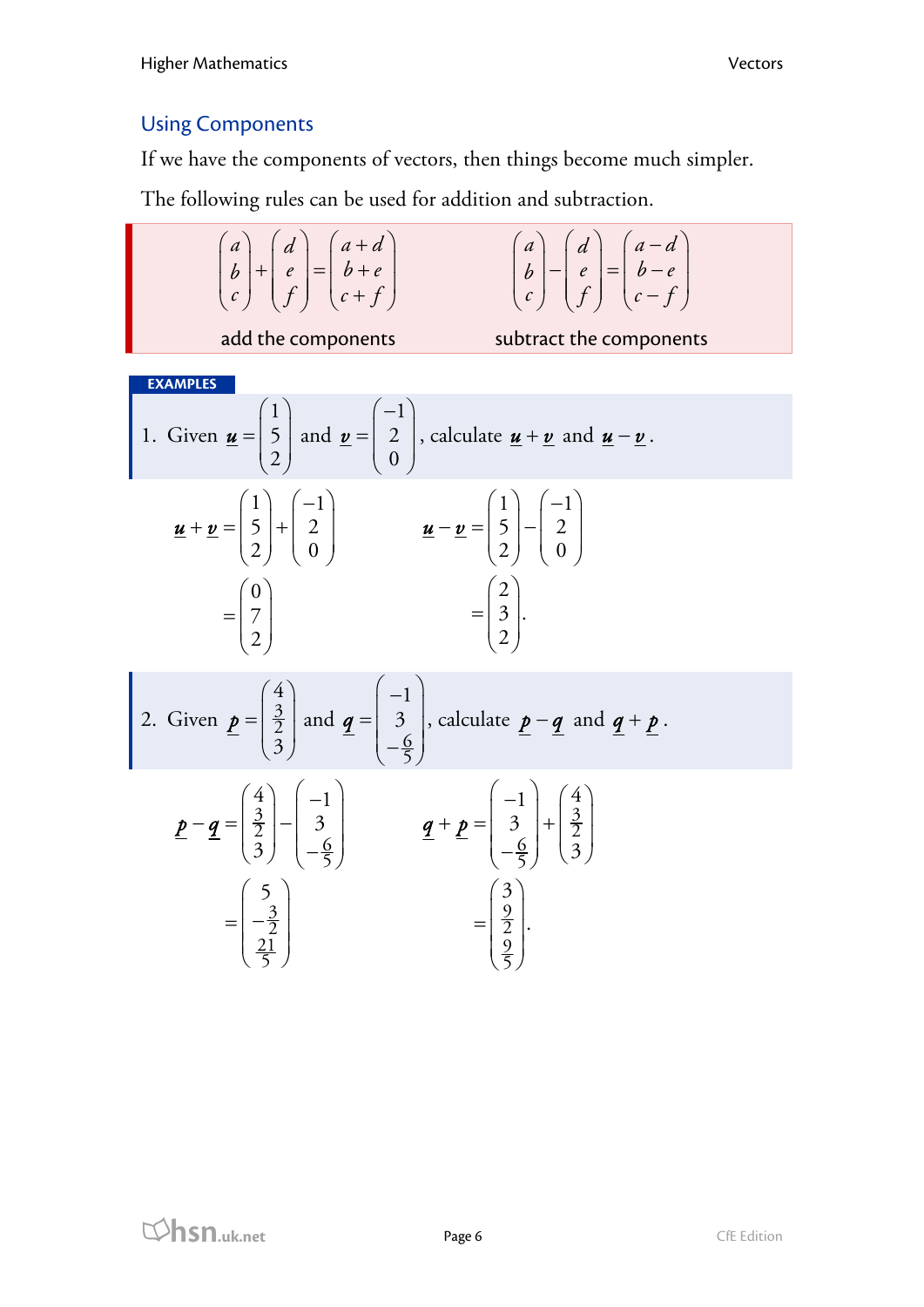# **6 Multiplication by a Scalar <b>EF**

A vector  $\underline{\mathbf{u}}$  which is multiplied by a scalar  $k > 0$  will give the result  $k\underline{\mathbf{u}}$ . This vector will be *k* times as long, i.e. the magnitude will be  $k|\mathbf{u}|$ .

Note that if  $k < 0$  this means that the vector  $k\underline{u}$  will be in the opposite direction to  $\underline{\mathbf{u}}$ .

For example:



 $k\underline{u} = |kb$ 

*kc*

 $\underline{u} = |kb|.$ 

 $\begin{pmatrix} 1 \\ c \end{pmatrix}$  $\begin{pmatrix} 16 \\ k & \end{pmatrix}$ Each component is multiplied by the scalar.

*b c*

 $\underline{\mathbf{u}} = |b|$  then

**EXAMPLES**  1. Given  $\underline{\mathbf{v}} =$ 1 5  $(1)$  $= 5$  $\begin{pmatrix} 2 \\ -3 \end{pmatrix}$  $\nu = | 5 |$ , find  $3\nu$ .

$$
3\underline{v} = 3\begin{pmatrix} 1 \\ 5 \\ -3 \end{pmatrix} = \begin{pmatrix} 3 \\ 15 \\ -9 \end{pmatrix}.
$$

3

2. Given 
$$
\mathbf{r} = \begin{pmatrix} -6 \\ 3 \\ 1 \end{pmatrix}
$$
, find  $-4\mathbf{r}$ .

$$
-4\underline{\mathbf{r}} = -4 \begin{pmatrix} -6 \\ 3 \\ 1 \end{pmatrix} = \begin{pmatrix} 24 \\ -12 \\ -4 \end{pmatrix}.
$$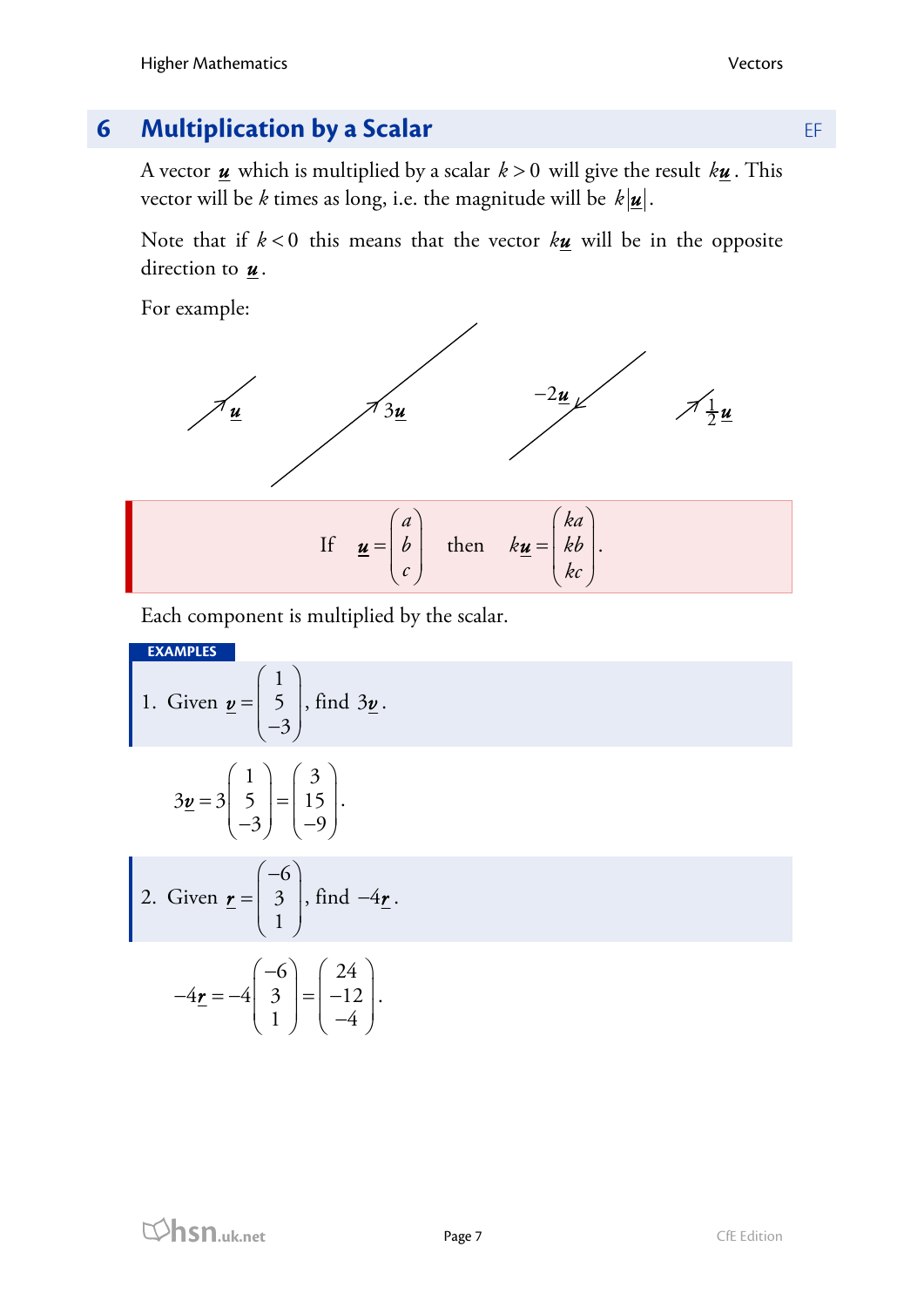## Negative Vectors

The negative of a vector is the vector multiplied by  $-1$ .

If we write a vector as a directed line segment AB  $\overrightarrow{AB}$ , then  $-\overrightarrow{AB} = \overrightarrow{BA}$ :



# **7 Position Vectors EF**

OA is called a **position vector** of point A relative to the origin O, and is written as *a*.

OB is called the position vector of point B, written *b*.





To move from point A to point B we can move back along the vector *a* to the origin, and along vector  $\underline{b}$  to point B.

$$
\overrightarrow{AB} = \overrightarrow{AO} + \overrightarrow{OB}
$$

$$
= -\overrightarrow{OA} + \overrightarrow{OB}
$$

$$
= -\underline{a} + \underline{b}
$$

$$
= \underline{b} - \underline{a}
$$

For the vector joining any two points P and Q,  $\overrightarrow{PQ} = q - p$ .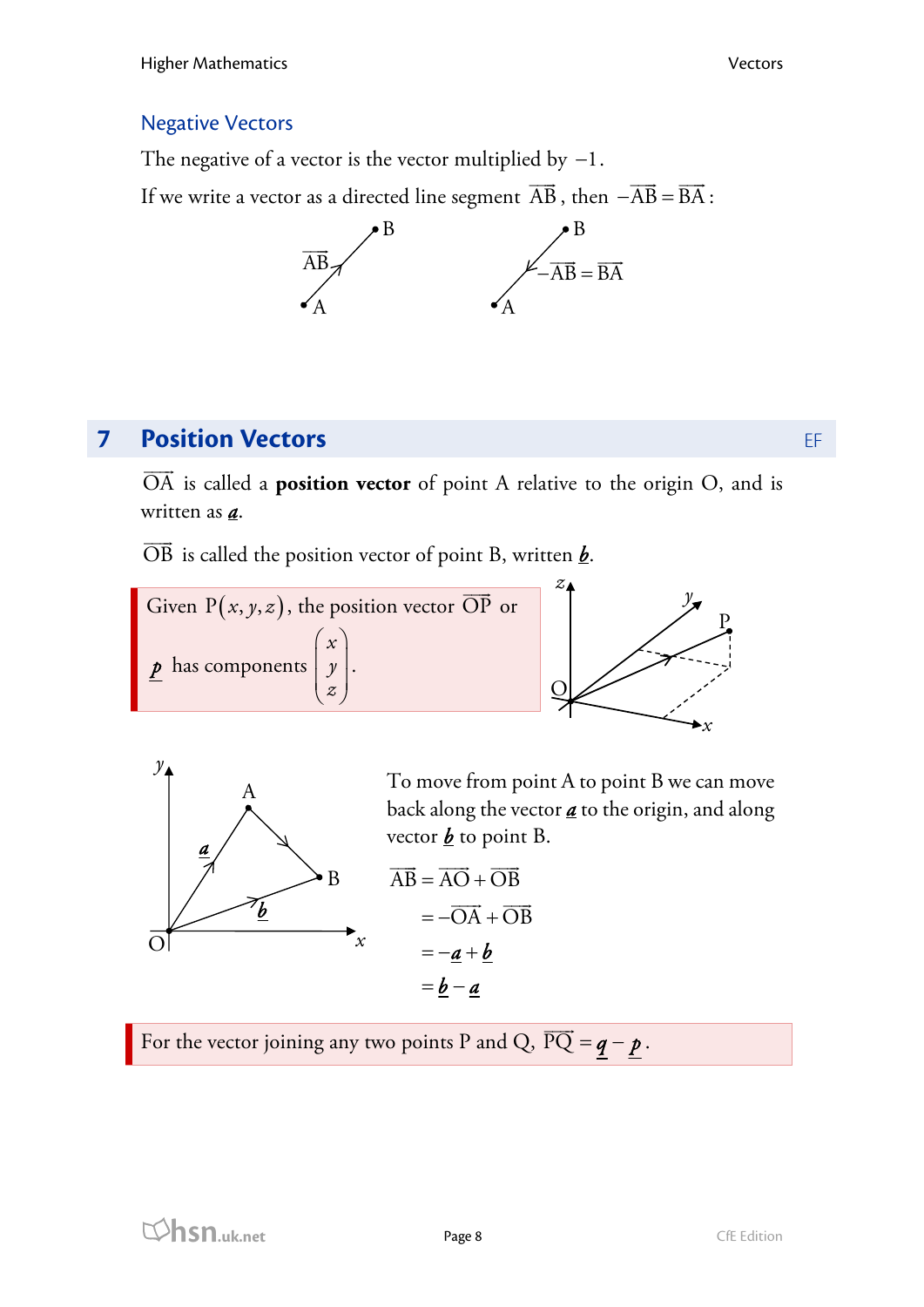#### **EXAMPLE**

R is the point  $(2, -2, 3)$  and S is the point  $(4, 6, -1)$ . Find  $\overline{RS}$ .

From the coordinates, 
$$
\mathbf{r} = \begin{pmatrix} 2 \\ -2 \\ 3 \end{pmatrix}
$$
 and  $\mathbf{s} = \begin{pmatrix} 4 \\ 6 \\ -1 \end{pmatrix}$ .  
\n
$$
\overrightarrow{RS} = \mathbf{s} - \mathbf{r}
$$
\n
$$
= \begin{pmatrix} 4 \\ 6 \\ -1 \end{pmatrix} - \begin{pmatrix} 2 \\ -2 \\ 3 \end{pmatrix}
$$
\n
$$
= \begin{pmatrix} 2 \\ 8 \\ -4 \end{pmatrix}.
$$

## **8 <b>Basis Vectors EF**

A vector may also be defined in terms of the basis vectors  $\underline{i}$ ,  $\underline{j}$  and *k*. These are three mutually perpendicular unit vectors (i.e. they are perpendicular to each other).



These basis vectors can be written in component form as

$$
\underline{\boldsymbol{i}} = \begin{pmatrix} 1 \\ 0 \\ 0 \end{pmatrix}, \ \underline{\boldsymbol{j}} = \begin{pmatrix} 0 \\ 1 \\ 0 \end{pmatrix} \text{ and } \underline{\boldsymbol{k}} = \begin{pmatrix} 0 \\ 0 \\ 1 \end{pmatrix}.
$$

Any vector can be written in **basis form** using  $\underline{i}$ ,  $\underline{j}$  and  $\underline{k}$ . For example:

$$
\begin{pmatrix} 2 \\ -3 \\ 6 \end{pmatrix} = 2 \begin{pmatrix} 1 \\ 0 \\ 0 \end{pmatrix} - 3 \begin{pmatrix} 0 \\ 1 \\ 0 \end{pmatrix} + 6 \begin{pmatrix} 0 \\ 0 \\ 1 \end{pmatrix} = 2\underline{\mathbf{i}} - 3\underline{\mathbf{j}} + 6\underline{\mathbf{k}}.
$$

There is no need for the working above if the following is used:

$$
a\underline{i} + b\underline{j} + c\underline{k} = \begin{pmatrix} a \\ b \\ c \end{pmatrix}.
$$

**hsn.uk.net** Page 9 CfE Edition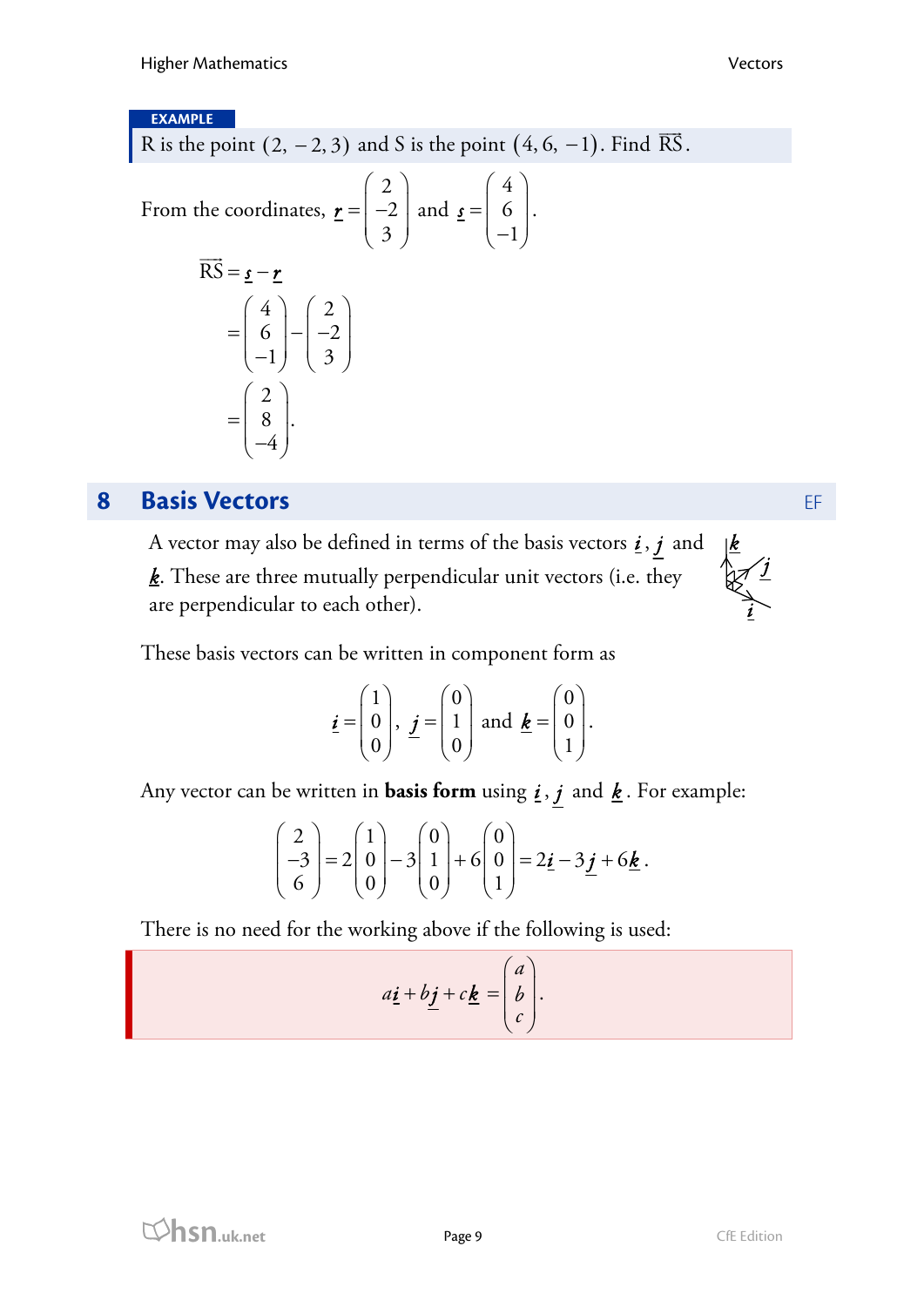## **9 Collinearity EF**

In Straight Lines, we learned that points are collinear if they lie on the same straight line.

The points A, B and C in 3D space are collinear if AB  $\overline{AB}$  is parallel to  $\overline{BC}$ , with B a common point.

Note that we *cannot* find gradients in three dimensions – instead we use the following.

Non-zero vectors are **parallel** if they are scalar multiples of the same vector.

For example:

If 
$$
\underline{\mathbf{u}} = \begin{pmatrix} 2 \\ 1 \\ 4 \end{pmatrix}
$$
 and  $\underline{\mathbf{v}} = \begin{pmatrix} 6 \\ 3 \\ 12 \end{pmatrix} = 3\begin{pmatrix} 2 \\ 1 \\ 4 \end{pmatrix} = 3\underline{\mathbf{u}}$  then  $\underline{\mathbf{u}}$  and  $\underline{\mathbf{v}}$  are parallel.  
\nIf  $\underline{\mathbf{p}} = \begin{pmatrix} 15 \\ 9 \\ -6 \end{pmatrix} = 3\begin{pmatrix} 5 \\ 3 \\ -2 \end{pmatrix}$  and  $\underline{\mathbf{q}} = \begin{pmatrix} 20 \\ 12 \\ -8 \end{pmatrix} = 4\begin{pmatrix} 5 \\ 3 \\ -2 \end{pmatrix}$  then  $\underline{\mathbf{p}}$  and  $\underline{\mathbf{q}}$  are parallel.

**EXAMPLE** 

A is the point  $(1, -2, 5)$ , B $(8, -5, 9)$  and C $(22, -11, 17)$ .

Show that A, B and C are collinear.

$$
\overrightarrow{AB} = \underline{b} - \underline{a}
$$
\n
$$
= \begin{pmatrix} 8 \\ -5 \\ 9 \end{pmatrix} - \begin{pmatrix} 1 \\ -2 \\ 5 \end{pmatrix}
$$
\n
$$
= \begin{pmatrix} 7 \\ -3 \\ 4 \end{pmatrix}
$$
\n
$$
= 2 \begin{pmatrix} 7 \\ -3 \\ 4 \end{pmatrix}
$$
\n
$$
= 2 \begin{pmatrix} 7 \\ -3 \\ 4 \end{pmatrix}.
$$
\n
$$
= 2 \begin{pmatrix} 7 \\ -3 \\ 4 \end{pmatrix}.
$$

 $\overrightarrow{BC} = 2\overrightarrow{AB}$ , so  $\overrightarrow{AB}$  $\overrightarrow{AB}$  and  $\overrightarrow{BC}$  are parallel – and since B is a common point, A, B and C are collinear.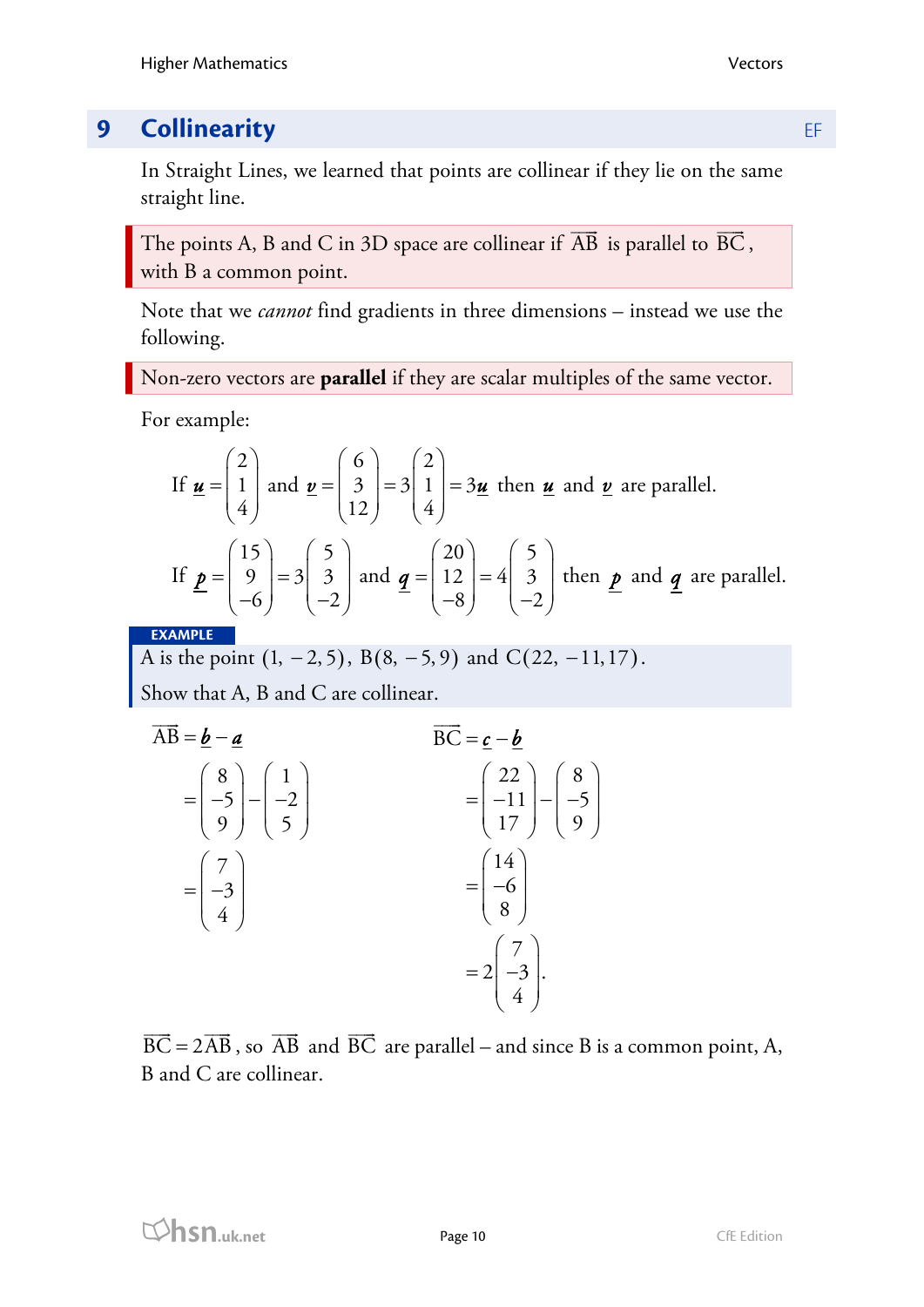## **10 Dividing Lines in a Ratio <b>EXALC 2018 10 Dividing Lines in a Ratio**

There is a simple process for finding the coordinates of a point which divides a line segment in a given ratio.

#### **EXAMPLE**

1. P is the point  $(-2, 4, -1)$  and R is the point  $(8, -1, 19)$ .

The point T divides PR in the ratio 2:3. Find the coordinates of T.

#### *Step 1*

Make a sketch of the line, showing the ratio in which the point divides the line segment.



 $\frac{PT}{TR} = \frac{2}{3}$ 

 $3\overrightarrow{PT} = 2\overrightarrow{TR}$  $\Rightarrow$   $\Rightarrow$ 

### *Step 2*

Using the sketch, equate the ratio of the two lines with the given ratio.

#### *Step 3*

Cross multiply, then change directed line segments to position vectors.<br>  $3(\underline{t} - \underline{p}) = 2(\underline{r} - \underline{t})$ 

#### *Step 4*

Rearrange to give the position vector of the unknown point.

$$
3\underline{t} - 3\underline{p} = 2\underline{r} - 2\underline{t}
$$
  
\n
$$
3\underline{t} + 2\underline{t} = 2\underline{r} + 3\underline{p}
$$
  
\n
$$
5\underline{t} = 2\begin{pmatrix} 8 \\ -1 \\ 19 \end{pmatrix} + 3\begin{pmatrix} -2 \\ 4 \\ -1 \end{pmatrix}
$$
  
\n
$$
5\underline{t} = \begin{pmatrix} 16 \\ -2 \\ 38 \end{pmatrix} + \begin{pmatrix} -6 \\ 12 \\ -3 \end{pmatrix}
$$
  
\n
$$
5\underline{t} = \begin{pmatrix} 10 \\ 10 \\ 35 \end{pmatrix}
$$
  
\n
$$
\underline{t} = \begin{pmatrix} 2 \\ 2 \\ 7 \end{pmatrix}
$$

#### *Step 5*

From the position vector, state the coordinates of the unknown point.

So T is the point  $(2, 2, 7)$ .

 $\mathcal{P}$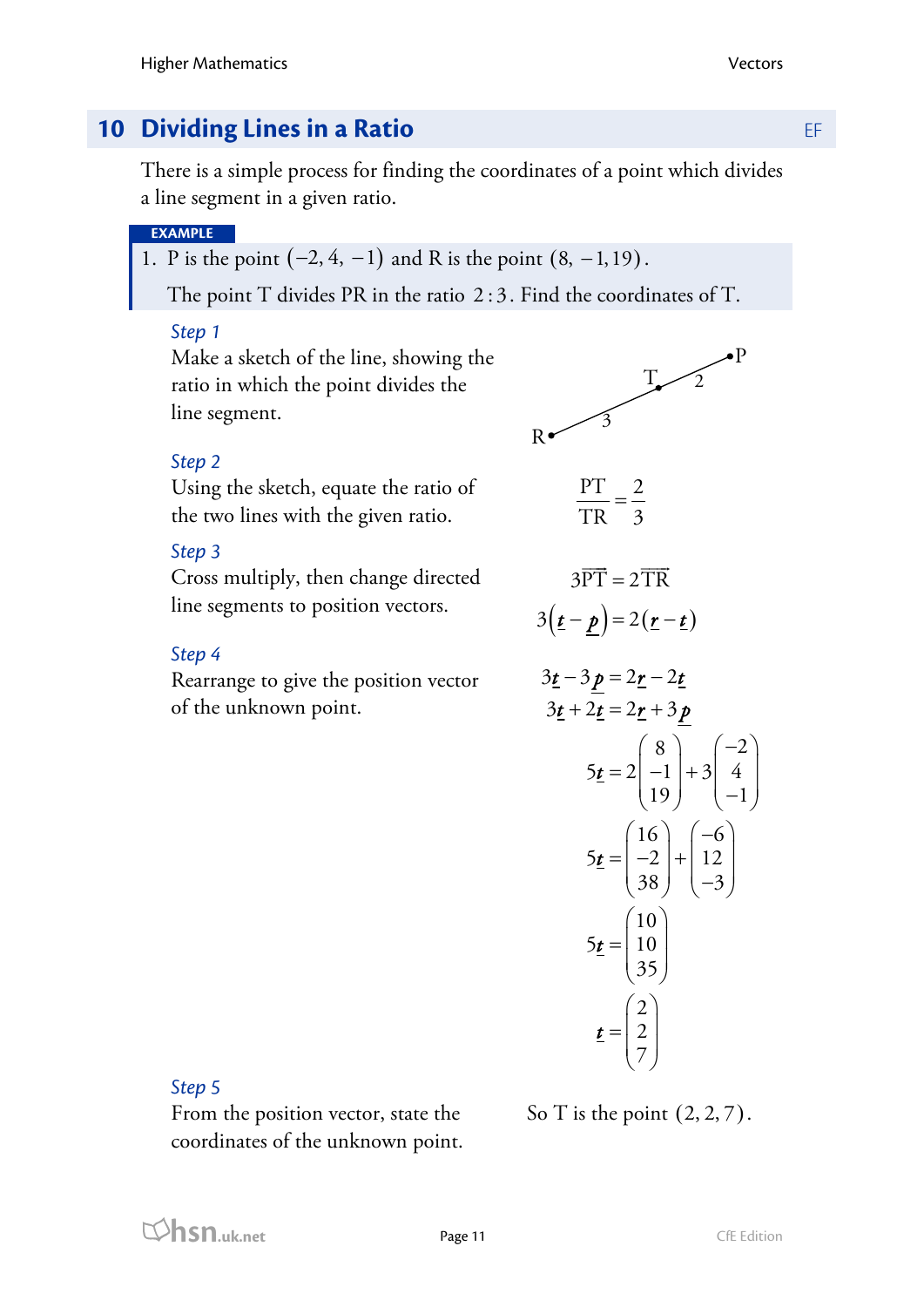## Using the Section Formula

The previous method can be condensed into a formula as shown below.

If the point P divides the line AB in the ratio  $m : n$ , then:

$$
\underline{p}=\frac{n\underline{a}+m\underline{b}}{n+m},
$$

where is  $\underline{a}$ ,  $\underline{b}$  and  $\underline{p}$  are the position vectors of A, B and P respectively.

It is not necessary to know this, since the approach explained above will always work.

**EXAMPLE** 

2. P is the point 
$$
(-2, 4, -1)
$$
 and R is the point  $(8, -1, 19)$ .

The point T divides PR in the ratio 2:3. Find the coordinates of T.

The ratio is 2:3, so let  $m = 2$  and  $n = 3$ , then:

$$
\underline{t} = \frac{n\underline{p} + m\underline{r}}{n + m}
$$
  
\n
$$
= \frac{3\underline{p} + 2\underline{r}}{5}
$$
  
\n
$$
= \begin{pmatrix} \frac{1}{5}[3(-2) + 2(8)] \\ \frac{1}{5}[3(4) + 2(-1)] \\ \frac{1}{5}[3(-1) + 2(19)] \end{pmatrix}
$$
  
\n
$$
= \begin{pmatrix} 2 \\ 2 \\ 7 \end{pmatrix}
$$

**Note** 

If you are confident with arithmetic, this step can be done mentally.

So T is the point  $(2, 2, 7)$ .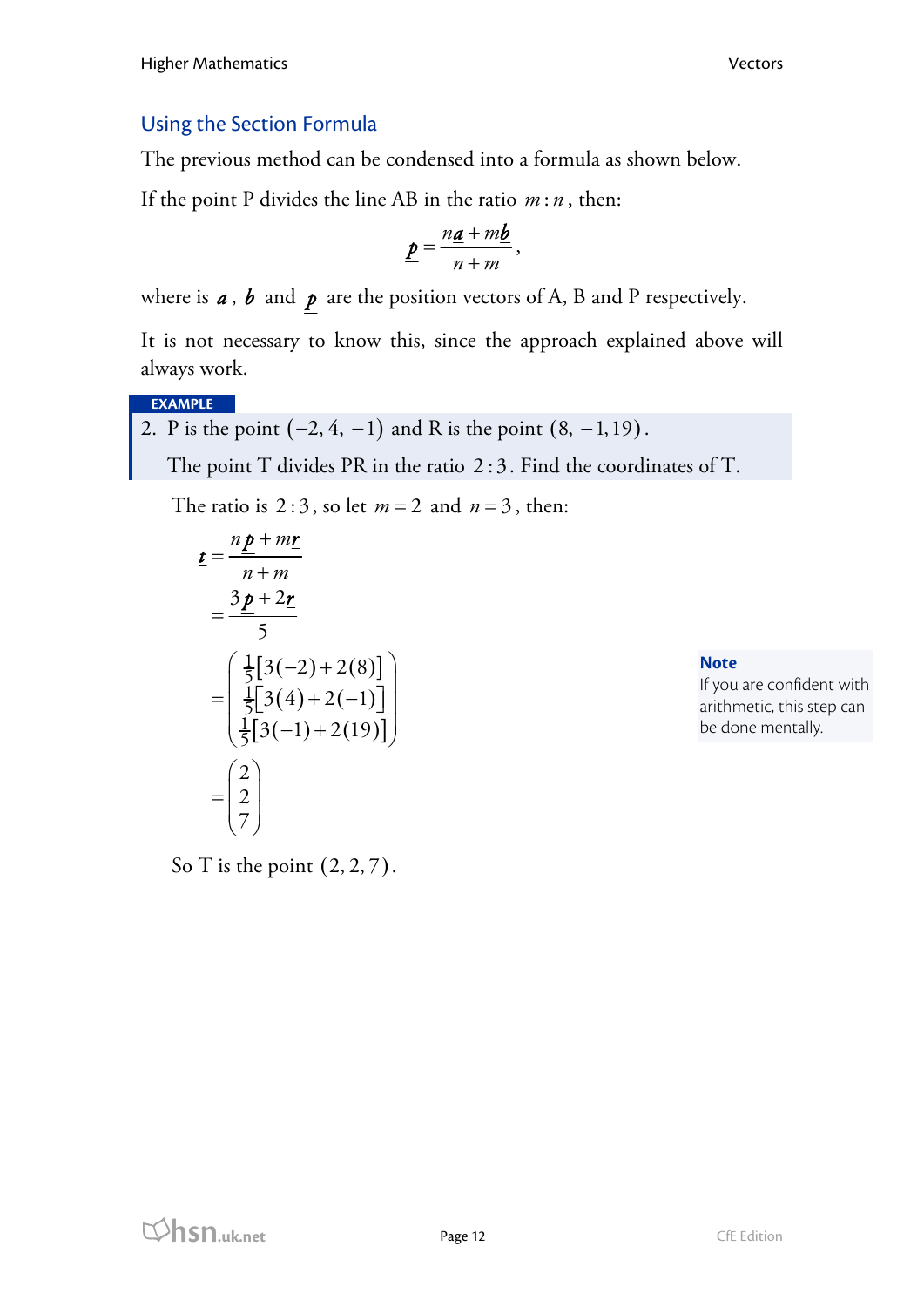**Note**   $\frac{BH}{12} = \frac{4}{12}$ BF 5

, so  $\overrightarrow{BH} = \frac{4}{5}\overrightarrow{BF}$ .

### Further Examples

#### **EXAMPLES**

3. The cuboid OABCDEFG is shown in the diagram.



The point A has coordinates  $(0,0,5)$ ,  $C(8,0,0)$  and  $G(8,12,0)$ . The point H divides BF in the ratio 4:1. Find the coordinates of H.

From the diagram:

$$
\overrightarrow{OH} = \overrightarrow{OA} + \overrightarrow{AB} + \frac{4}{5} \overrightarrow{BF}
$$
\n
$$
= \overrightarrow{OA} + \overrightarrow{OC} + \frac{4}{5} \overrightarrow{CG}
$$
\n
$$
\underline{b} = \underline{a} + \underline{c} + \frac{4}{5} (\underline{g} - \underline{c})
$$
\n
$$
= \underline{a} + \underline{c} + \frac{4}{5} \underline{g} - \frac{4}{5} \underline{c}
$$
\n
$$
= \underline{a} + \frac{1}{5} \underline{c} + \frac{4}{5} \underline{g}
$$
\n
$$
= \begin{pmatrix} 0 \\ 0 \\ 5 \end{pmatrix} + \frac{1}{5} \begin{pmatrix} 8 \\ 0 \\ 0 \end{pmatrix} + \frac{4}{5} \begin{pmatrix} 8 \\ 12 \\ 5 \end{pmatrix}
$$
\n
$$
= \begin{pmatrix} 8 \\ \frac{48}{5} \\ 5 \end{pmatrix}.
$$

So H has coordinates  $\left(8, \frac{48}{5}, 5\right)$ .

4. The points  $P(6,1,-3)$ ,  $Q(8,-3,1)$  and  $R(9,-5,3)$  are collinear. Find the ratio in which Q divides PR.

Since the points are collinear  $\overrightarrow{PQ} = k\overrightarrow{QR}$  for some *k*. Working with the first components:

| $8-6=k(9-8)$                                      | <b>Note</b>            |
|---------------------------------------------------|------------------------|
| $k=2$ .                                           | The ratio is 2:1 since |
| $\sim$ $\sim$ $\sim$<br>$\sim$ $\sim$<br>________ | PQ 2                   |

Therefore  $PQ = 2QR$  so Q divides PR in the ratio 2:1.

 $\frac{PQ}{Q} = \frac{2}{2}$ QR 1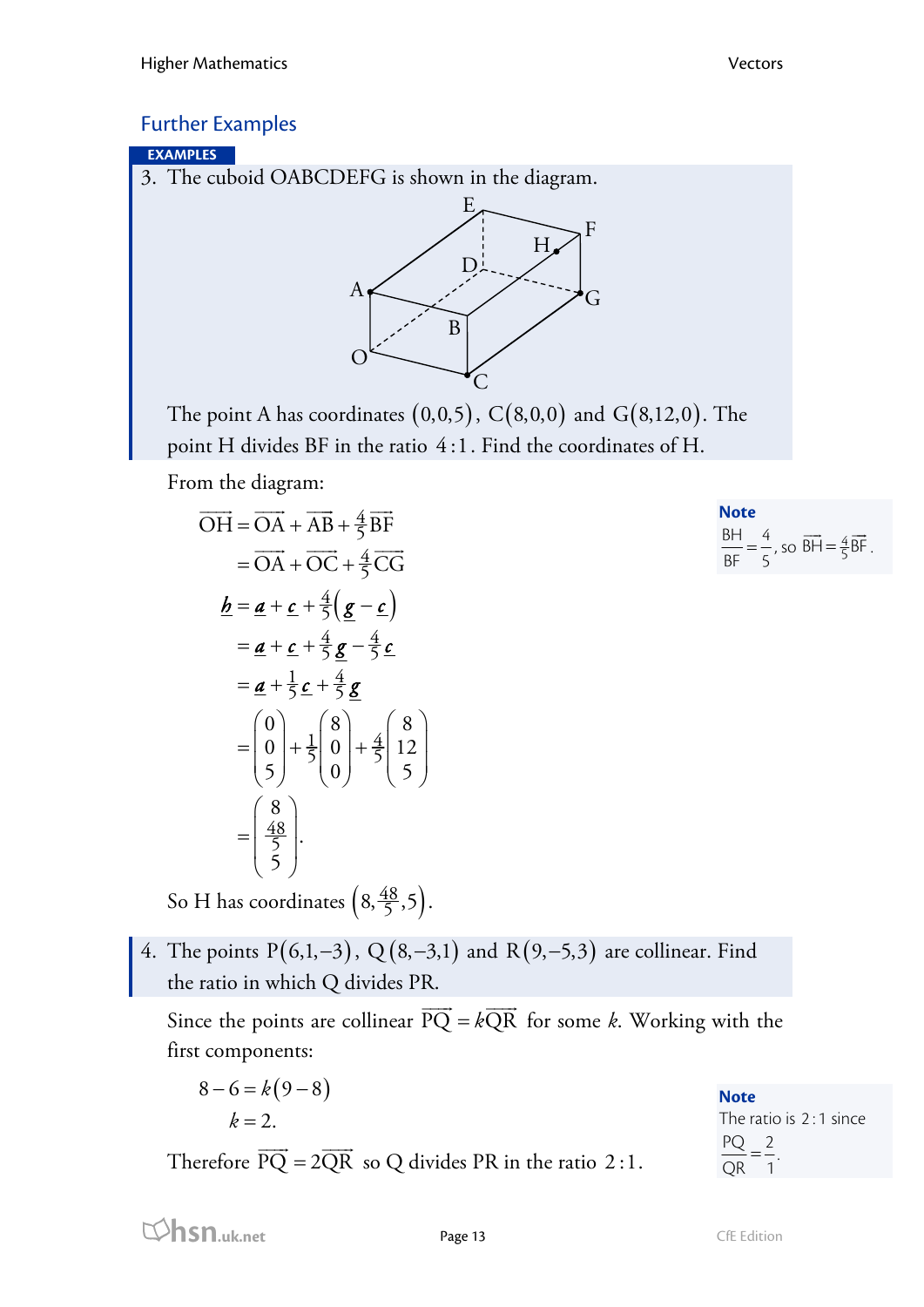5. The points  $A(7, -4, -4)$ ,  $B(13, 5, -7)$  and C are collinear. Given that B divides AC in the ratio 3:2 , find the coordinates of C.

$$
\overrightarrow{AB} = \frac{3}{5}\overrightarrow{AC}
$$
\n
$$
\underline{\mathbf{b}} - \underline{\mathbf{a}} = \frac{3}{5}(\underline{\mathbf{c}} - \underline{\mathbf{a}})
$$
\n
$$
\underline{\mathbf{b}} - \underline{\mathbf{a}} = \frac{3}{5}\underline{\mathbf{c}} - \frac{3}{5}\underline{\mathbf{a}}
$$
\n
$$
\frac{3}{5}\underline{\mathbf{c}} = \underline{\mathbf{b}} - \frac{2}{5}\underline{\mathbf{a}}
$$
\n
$$
\underline{\mathbf{c}} = \frac{5}{3}\underline{\mathbf{b}} - \frac{2}{3}\underline{\mathbf{a}}
$$
\n
$$
= \frac{5}{3}\begin{pmatrix} 13 \\ 5 \\ -7 \end{pmatrix} - \frac{2}{3}\begin{pmatrix} 7 \\ -4 \\ -4 \end{pmatrix}
$$
\n
$$
= \begin{pmatrix} 17 \\ 11 \\ -9 \end{pmatrix}.
$$

**Note** 

A sketch may help you to see this:



So C has coordinates  $(17,11,-9)$ .

# **11 The Scalar Product <b>EF**

So far we have added and subtracted vectors and multiplied a vector by a scalar. Now we will consider the scalar product, which is a form of vector multiplication.

The **scalar product** is denoted by  $\underline{a}.\underline{b}$  (sometimes it is called the dot product) and can be calculated using the formula:

$$
\underline{\mathbf{a}}.\underline{\mathbf{b}} = |\underline{\mathbf{a}}||\underline{\mathbf{b}}|\cos\theta\,,
$$

where  $\theta$  is the angle between the two vectors  $\boldsymbol{a}$  and  $\boldsymbol{b}$ .

This formula is given in the exam.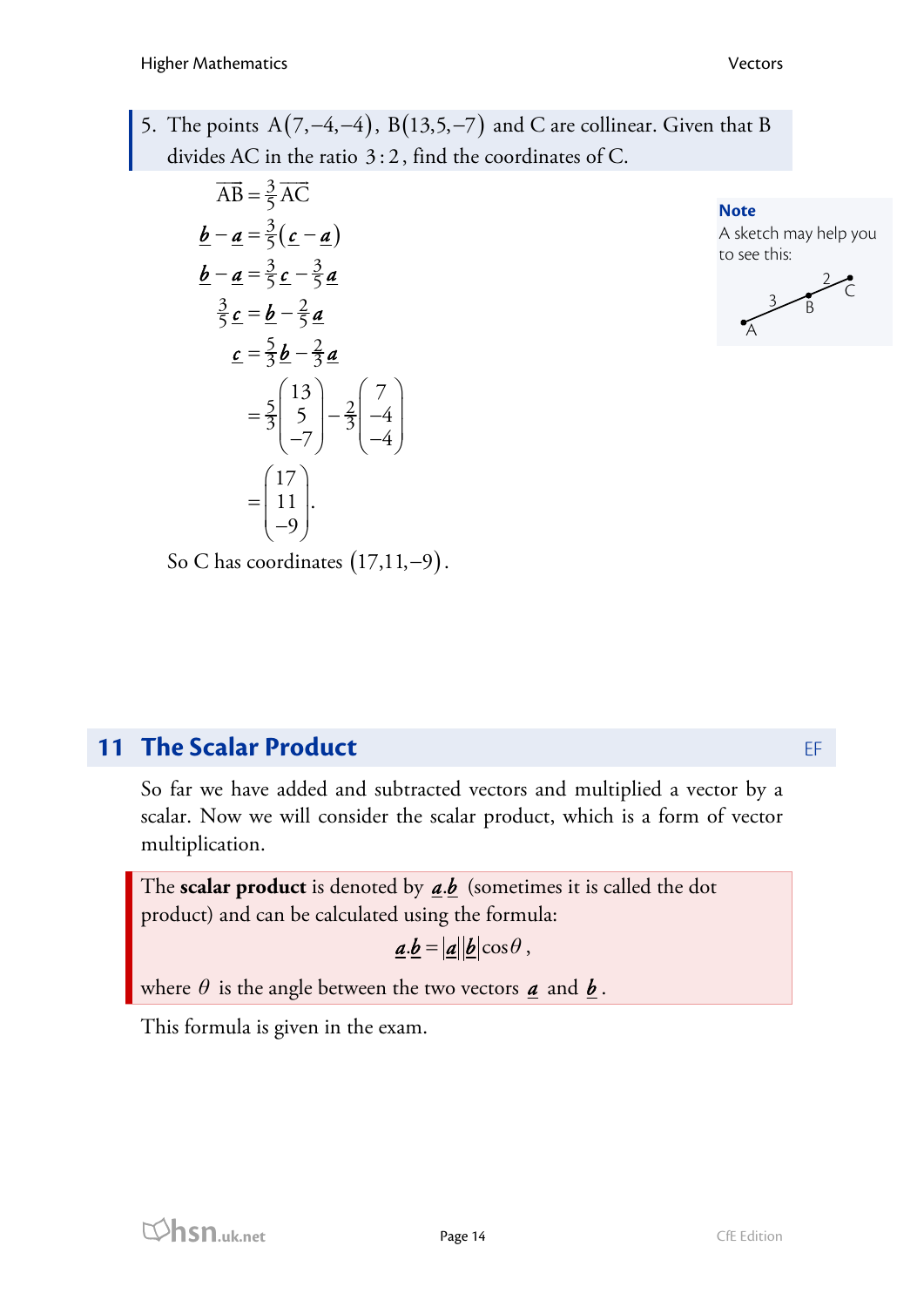The definition above assumes that the vectors  $\boldsymbol{a}$  and  $\boldsymbol{b}$  are positioned so that they both point away from the angle, or both point into the angle.



However, if one vector is pointing away from the angle, while the other points into the angle,



we find that  $\mathbf{a} \cdot \mathbf{b} = -|\mathbf{a}||\mathbf{b}|\cos\theta$ .

### **EXAMPLES**

1. Two vectors, *a* and *b* have magnitudes 7 and 3 units respectively and are at an angle of  $60^{\circ}$  to each other as shown below.



What is the value of  $a.b$ ?

$$
\underline{\mathbf{a}}.\underline{\mathbf{b}} = |\underline{\mathbf{a}}||\underline{\mathbf{b}}|\cos\theta
$$
  
= 7 \times 3 \times \cos 60^{\circ}  
= 21 \times \frac{1}{2}  
= \frac{21}{2}.

2. The vector *u* has magnitude *k* and *v* is twice as long as *u* . The angle between  $\boldsymbol{\mu}$  and  $\boldsymbol{\nu}$  is 30°, as shown below.



Find an expression for  $u \cdot v$  in terms of *k*.

$$
\underline{\mathbf{u}}.\underline{\mathbf{v}} = -|\underline{\mathbf{u}}||\underline{\mathbf{v}}|\cos\theta
$$
  
=  $-k \times 2k \times \cos 30^{\circ}$   
=  $-2k^2 \times \frac{\sqrt{3}}{2}$   
=  $-\sqrt{3}k^2$ .

**Remember** 

When one vector points in and one points out,  $\mathbf{u} \cdot \mathbf{v} = -|\mathbf{u}||\mathbf{v}|\cos\theta$ .

**hsn.uk.net** Page 15 CfE Edition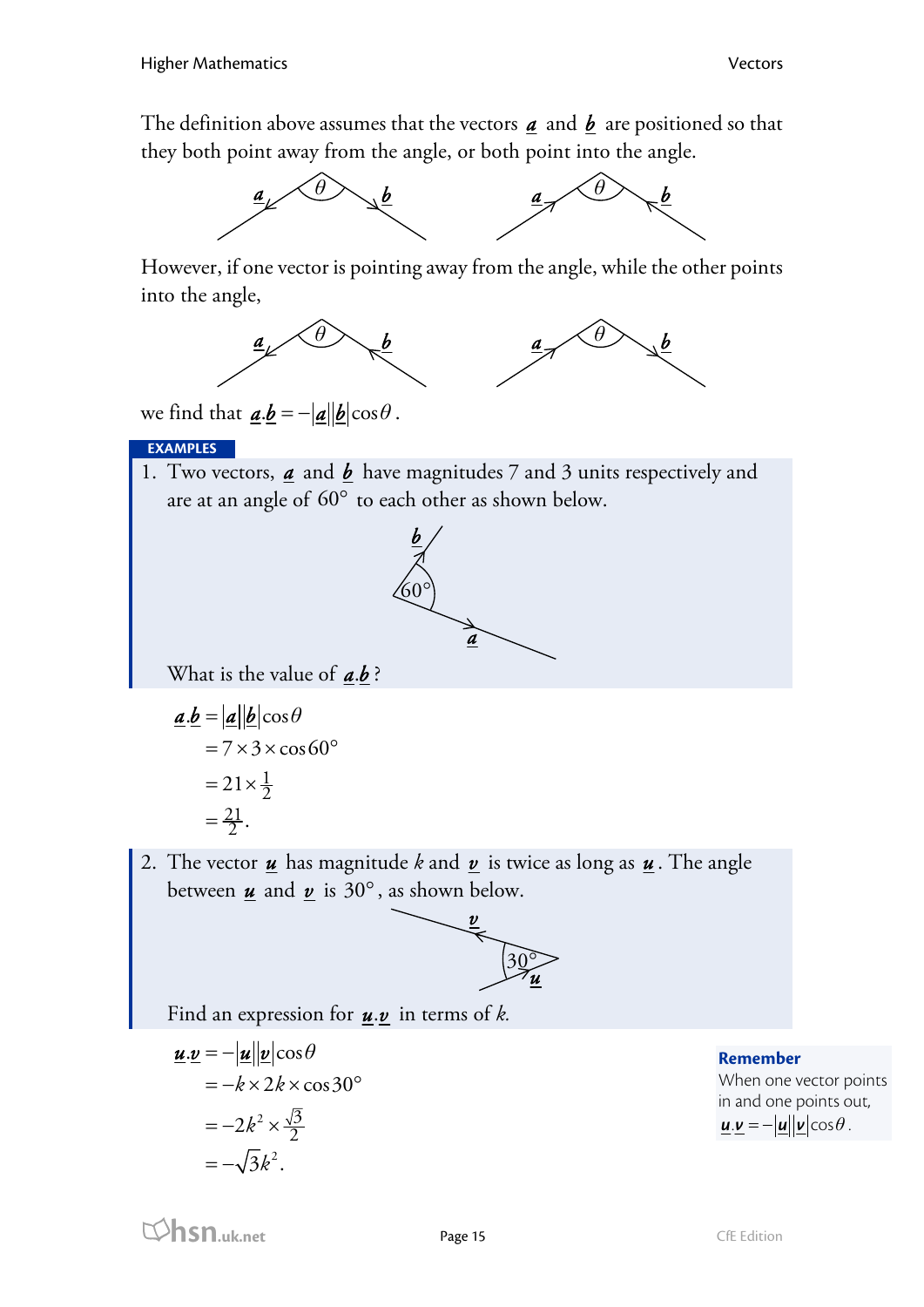## The Component Form of the Scalar Product

The scalar product can also be calculated as follows:

$$
\underline{\mathbf{a}}.\underline{\mathbf{b}} = a_1b_1 + a_2b_2 + a_3b_3 \quad \text{where } \underline{\mathbf{a}} = \begin{pmatrix} a_1 \\ a_2 \\ a_3 \end{pmatrix} \text{ and } \underline{\mathbf{b}} = \begin{pmatrix} b_1 \\ b_2 \\ b_3 \end{pmatrix}
$$

This is given in the exam.

**EXAMPLES** 

3. Find p·q, given that 
$$
\underline{p} = \begin{pmatrix} 1 \\ 2 \\ -3 \end{pmatrix}
$$
 and  $\underline{q} = \begin{pmatrix} 2 \\ 2 \\ 3 \end{pmatrix}$ .

$$
\begin{aligned} \underline{P} \cdot \underline{q} &= P_1 q_1 + P_2 q_2 + P_3 q_3 \\ &= (1 \times 2) + (2 \times 2) + ((-3) \times 3) \\ &= 2 + 4 - 9 \\ &= -3 \end{aligned}
$$

4. If A is the point  $(2, 3, 9)$ , B $(1, 4, -2)$  and C $(-1, 3, -6)$ , calculate  $\overrightarrow{AB} \cdot \overrightarrow{AC}$ .

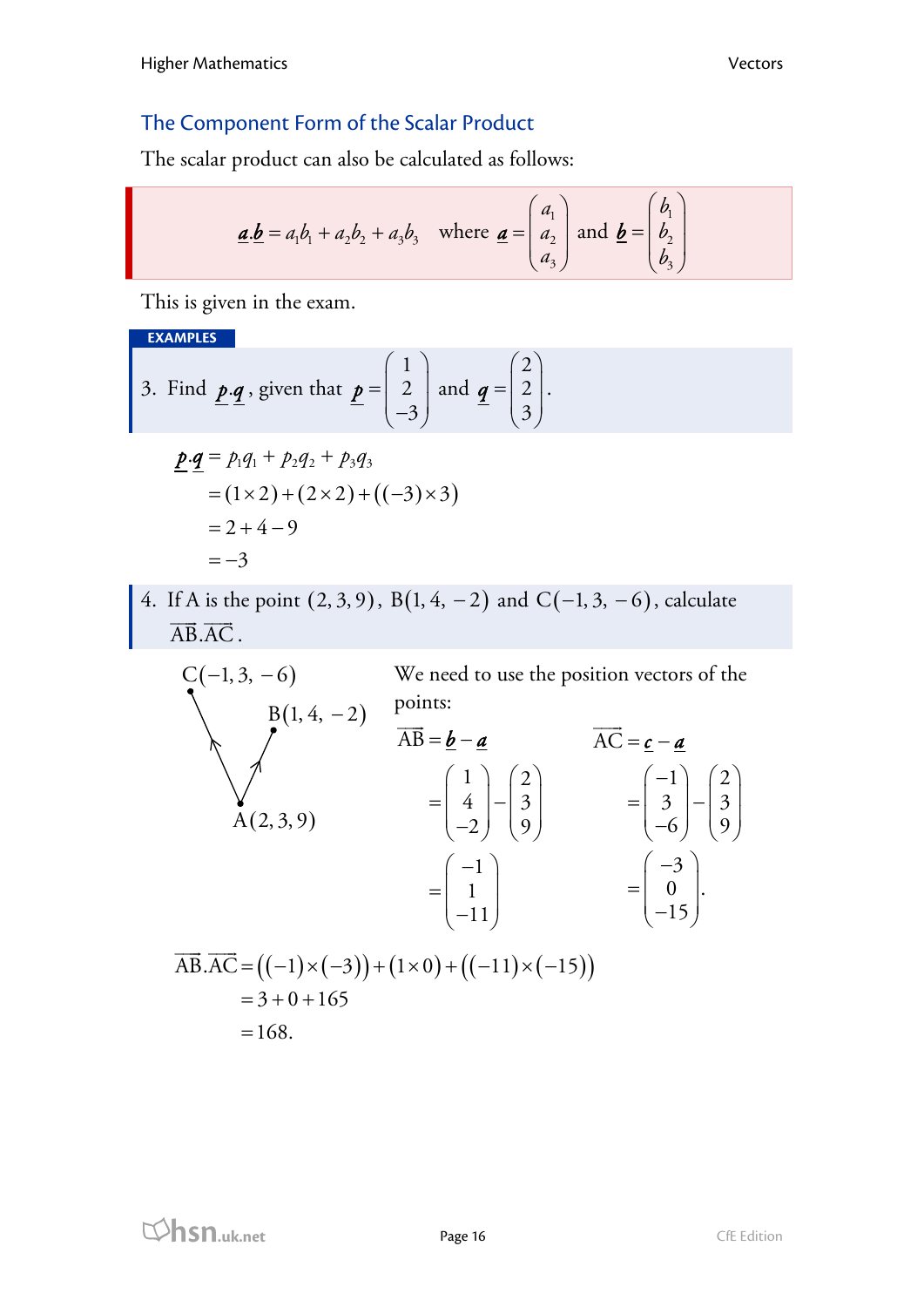# **12 The Angle Between Vectors <b>EXALCE ANGLE 2018**

The formulae for the scalar product can be rearranged to give the following equations, both of which can be used to calculate  $\theta$ , the angle between two vectors.

$$
\cos \theta = \frac{\underline{\mathbf{a}}.\underline{\mathbf{b}}}{|\underline{\mathbf{a}}||\underline{\mathbf{b}}|} \quad \text{or} \quad \cos \theta = \frac{a_1b_1 + a_2b_2 + a_3b_3}{|\underline{\mathbf{a}}||\underline{\mathbf{b}}|}.
$$

Look back to the formulae for finding the scalar product, given on the previous pages. Notice that the first equation is simply a rearranged form of the one which can be used to find the scalar product. Also notice that the second simply replaces  $\underline{a}.\underline{b}$  with the component form of the scalar product.

These formulae are *not* given in the exam but can both be easily derived from the formulae on the previous pages (which *are* given in the exam).

**EXAMPLES** 

1. Calculate the angle 
$$
\theta
$$
 between vectors  $\underline{\mathbf{p}} = 3\underline{\mathbf{i}} + 4\underline{\mathbf{j}} - 2\underline{\mathbf{k}}$  and  
\n
$$
\underline{\mathbf{q}} = 4\underline{\mathbf{i}} + \underline{\mathbf{j}} + 3\underline{\mathbf{k}}.
$$
\n
$$
\underline{\mathbf{p}} = \begin{pmatrix} 3 \\ 4 \\ -2 \end{pmatrix} \text{ and } \underline{\mathbf{q}} = \begin{pmatrix} 4 \\ 1 \\ 3 \end{pmatrix}
$$
\n
$$
\cos \theta = \frac{p_1 q_1 + p_2 q_2 + p_3 q_3}{|\underline{\mathbf{p}}||\underline{\mathbf{q}}|}
$$
\n
$$
= \frac{(3 \times 4) + (4 \times 1) + ((-2) \times 3)}{\sqrt{3^2 + 4^2 + (-2)^2} \sqrt{4^2 + 1^2 + 3^2}}
$$
\n
$$
= \frac{10}{\sqrt{29}\sqrt{26}}
$$
\n
$$
\theta = \cos^{-1}\left(\frac{10}{\sqrt{29}\sqrt{26}}\right)
$$
\n= 68.6° (to 1 d.p.) (or 1.198 radians (to 3 d.p.))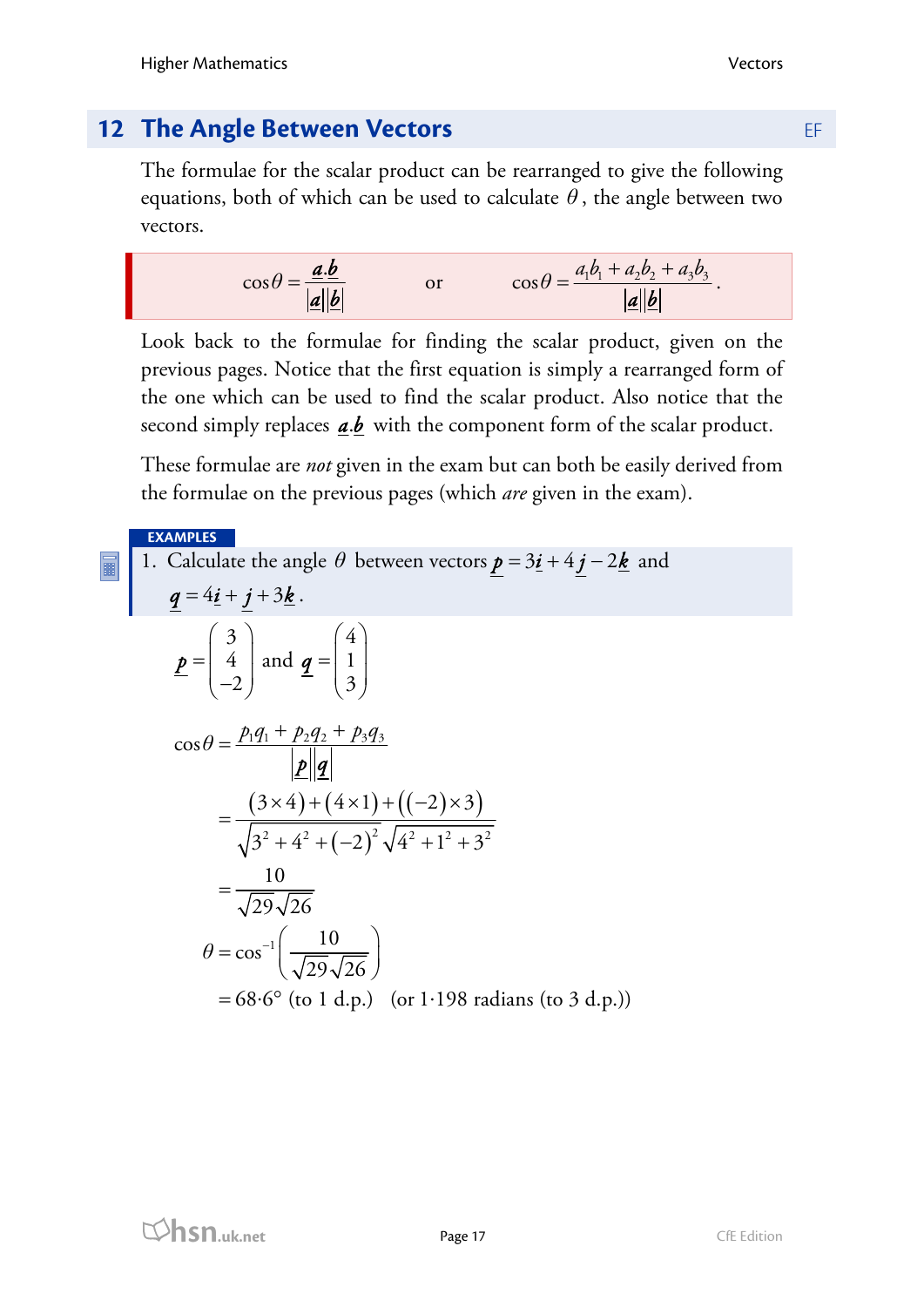圖

2. K is the point  $(1, -7, 2)$ ,  $L(-3, 3, 4)$  and  $M(2, 5, 1)$ . Find KLM.

Start with a sketch:

$$
L(-3, 3, 4)
$$
\n
$$
M(2, 5, 1)
$$
\n
$$
K(1, -7, 2)
$$

Now find the vectors pointing away from the angle:

$$
\overrightarrow{LK} = \underline{\mathbf{k}} - \underline{\mathbf{l}} = \begin{pmatrix} 1 \\ -7 \\ 2 \end{pmatrix} - \begin{pmatrix} -3 \\ 3 \\ 4 \end{pmatrix} = \begin{pmatrix} 4 \\ -10 \\ -2 \end{pmatrix},
$$

$$
\overrightarrow{LM} = \underline{\mathbf{m}} - \underline{\mathbf{l}} = \begin{pmatrix} 2 \\ 5 \\ 1 \end{pmatrix} - \begin{pmatrix} -3 \\ 3 \\ 4 \end{pmatrix} = \begin{pmatrix} 5 \\ 2 \\ -3 \end{pmatrix}.
$$

Use the scalar product to find the angle:

$$
\cos \theta = \frac{\overline{LK}.\overline{LM}}{|\overline{LK}||\overline{LM}|}
$$
  
= 
$$
\frac{(4 \times 5) + (-10 \times 2) + (-2 \times (-3))}{\sqrt{4^2 + (-10)^2 + (-2)^2} \sqrt{5^2 + 2^2 + (-3)^2}}
$$
  
= 
$$
\frac{6}{\sqrt{120} \sqrt{38}}
$$
  

$$
\theta = \cos^{-1}(\frac{6}{\sqrt{120} \sqrt{38}})
$$
  
= 84.9° (to 1 d.p.) (or 1.48 radians (to 3 d.p.))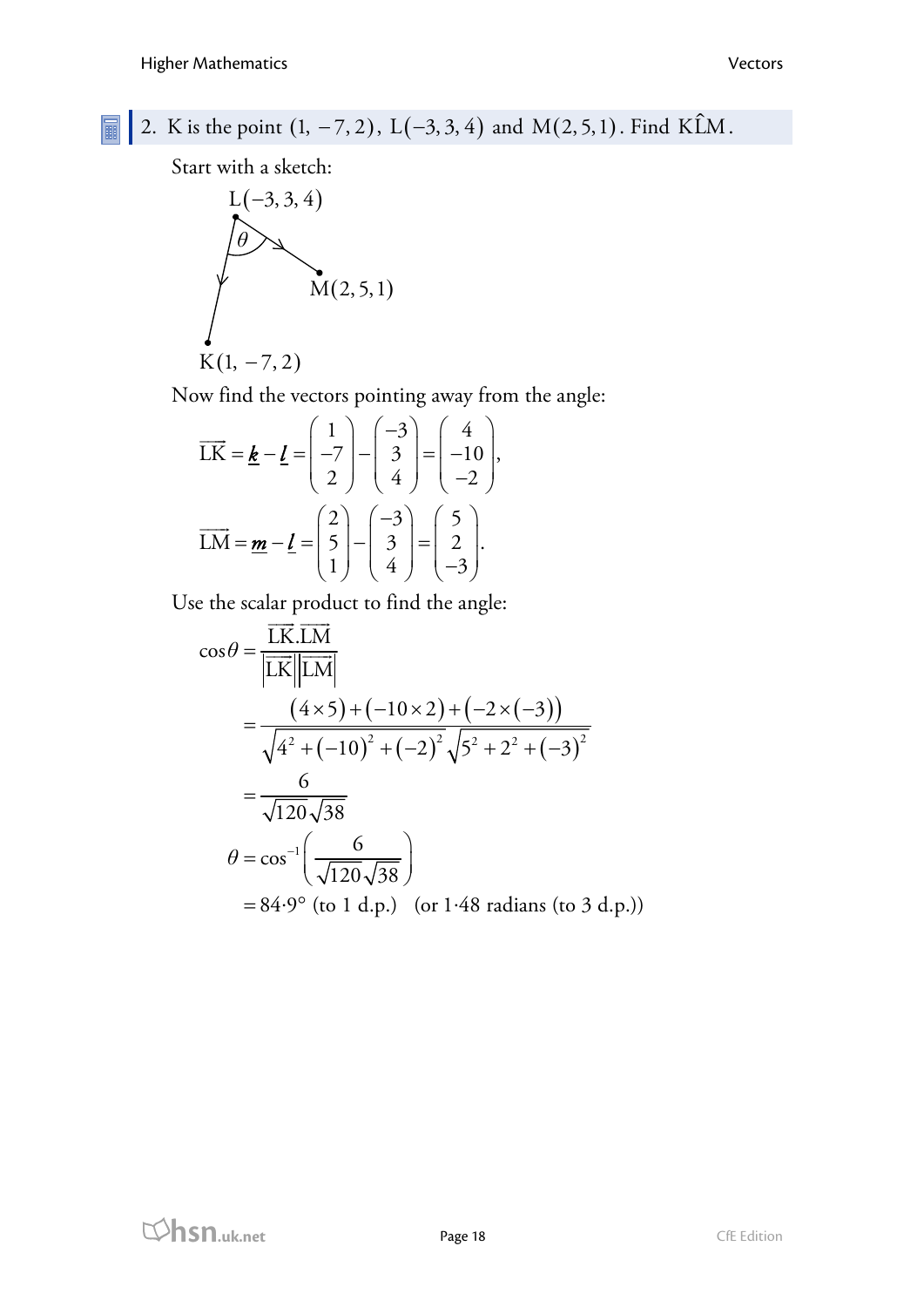E



The point R has coordinates  $(4,0,0)$ .

- (a) Write down the coordinates of T and U.
- (b) Find the components of RT  $\overline{\phantom{a}}$ and  $\overrightarrow{\text{RU}}$ .
	- (c) Calculate the size of angle TRU.
	- (a) From the diagram,  $T(0,4,4)$  and  $U(4,4,4)$ .

(b) 
$$
\overrightarrow{RT} = \underline{\mathbf{r}} - \underline{\mathbf{r}} = \begin{pmatrix} 0 \\ 4 \\ 4 \end{pmatrix} - \begin{pmatrix} 4 \\ 0 \\ 0 \end{pmatrix} = \begin{pmatrix} -4 \\ 4 \\ 4 \end{pmatrix},
$$
  
\n
$$
\overrightarrow{RU} = \underline{\mathbf{u}} - \underline{\mathbf{r}} = \begin{pmatrix} 4 \\ 4 \\ 4 \end{pmatrix} - \begin{pmatrix} 4 \\ 0 \\ 0 \end{pmatrix} = \begin{pmatrix} 0 \\ 4 \\ 4 \end{pmatrix}.
$$
  
\n(c)  $\cos \widehat{TRU} = \frac{\overrightarrow{RT} \cdot \overrightarrow{RU}}{|\overrightarrow{RT}||\overrightarrow{RU}|}$   
\n
$$
= \frac{(-4 \times 0) + (4 \times 4) + (4 \times 4)}{\sqrt{(-4)^2 + 4^2 + 4^2} \sqrt{0^2 + 4^2 + 4^2}}
$$
  
\n
$$
= \frac{32}{\sqrt{3 \times 16} \sqrt{2 \times 16}}
$$
  
\n
$$
= \frac{2}{\sqrt{6}}
$$
  
\n $\overrightarrow{TRU} = \cos^{-1}(\frac{2}{\sqrt{6}})$   
\n= 35.3° (to 1 d.p.) (or 0.615 radians (to 3 d.p.))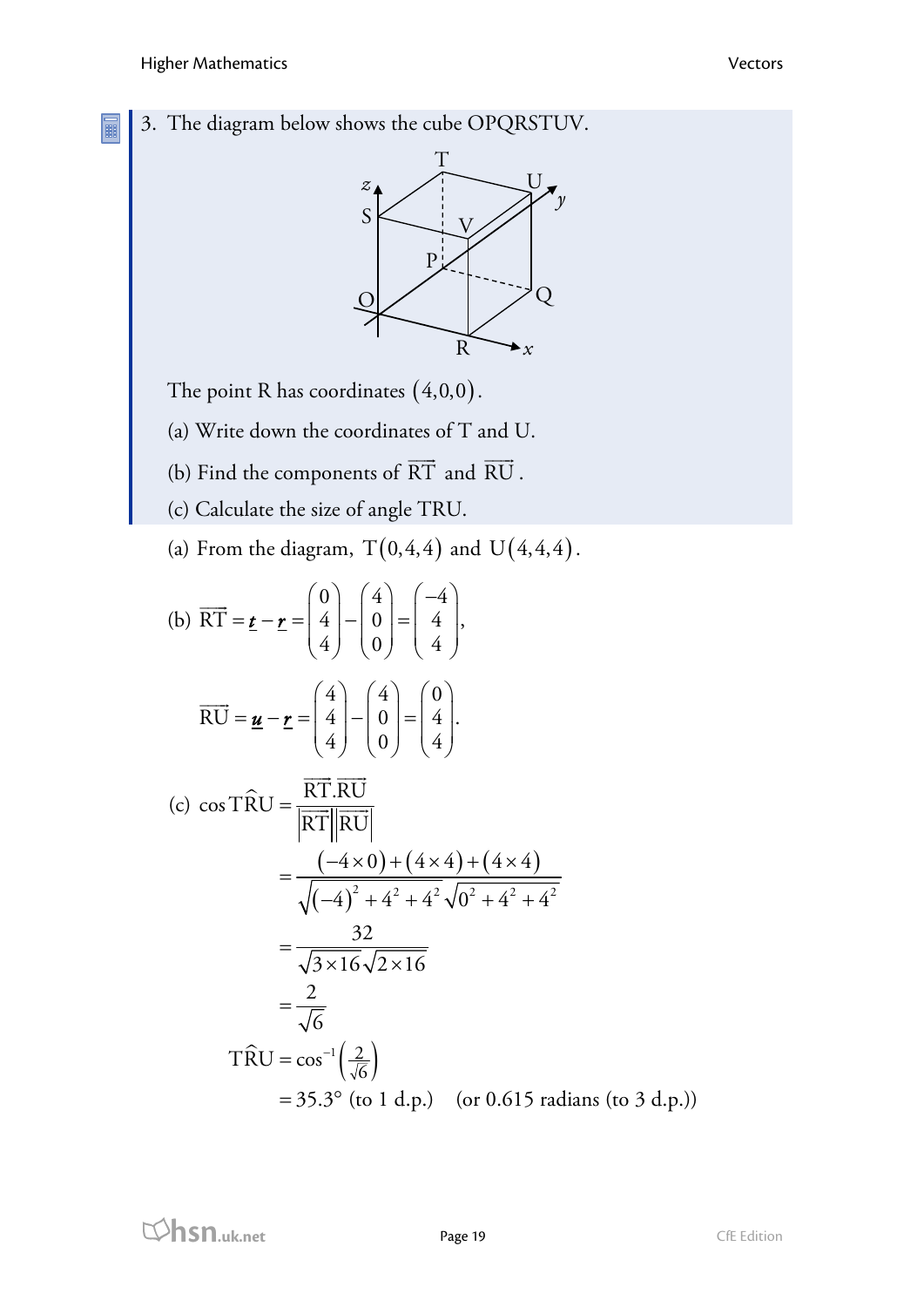# **13 Perpendicular Vectors EF**

If  $\underline{a}$  and  $\underline{b}$  are perpendicular then  $\underline{a}.\underline{b} = 0$ .

This is because  $\mathbf{a}.\mathbf{b} = |\mathbf{a}||\mathbf{b}| \cos \theta$  $=|\underline{\mathbf{a}}||\underline{\mathbf{b}}|\cos 90^{\circ}$  ( $\theta = 90^{\circ}$  since perpendicular)  $= 0$  (since  $\cos 90^\circ = 0$ )

Conversely, if  $\underline{\mathbf{a}}.\underline{\mathbf{b}} = 0$  then  $\underline{\mathbf{a}}$  and  $\underline{\mathbf{b}}$  are perpendicular.

#### **EXAMPLES**

1. Two vectors are defined as  $\underline{a} = 4\underline{i} + 2\underline{j} - 5\underline{k}$  and  $\underline{b} = 2\underline{i} + \underline{j} + 2\underline{k}$ . Show that  $\underline{a}$  and  $\underline{b}$  are perpendicular.

$$
\underline{a}.\underline{b} = a_1b_1 + a_2b_2 + a_3b_3
$$
  
= (4 \times 2) + (2 \times 1) + ((-5) \times 2)  
= 8 + 2 - 10  
= 0

Since  $\underline{\mathbf{a}}.\underline{\mathbf{b}} = 0$ ,  $\underline{\mathbf{a}}$  and  $\underline{\mathbf{b}}$  are perpendicular.

2. 
$$
\overrightarrow{PQ} = \begin{pmatrix} 4 \\ a \\ 7 \end{pmatrix}
$$
 and  $\overrightarrow{RS} = \begin{pmatrix} 2 \\ -3 \\ a \end{pmatrix}$  where *a* is a constant.

Given that  $\overrightarrow{PQ}$  and  $\overrightarrow{RS}$  are perpendicular, find the value of *a*.

Since  $\overrightarrow{PQ}$  and  $\overrightarrow{RS}$  are perpendicular,

$$
\overrightarrow{PQ} \cdot \overrightarrow{RS} = 0
$$
  
 
$$
4 \times 2 + (-3a) + 7a = 0
$$
  
 
$$
8 - 3a + 7a = 0
$$
  
 
$$
8 + 4a = 0
$$
  
 
$$
a = -2.
$$

**html**<br> **hsn.uk.net** Page 20 Page 20 CfE Edition